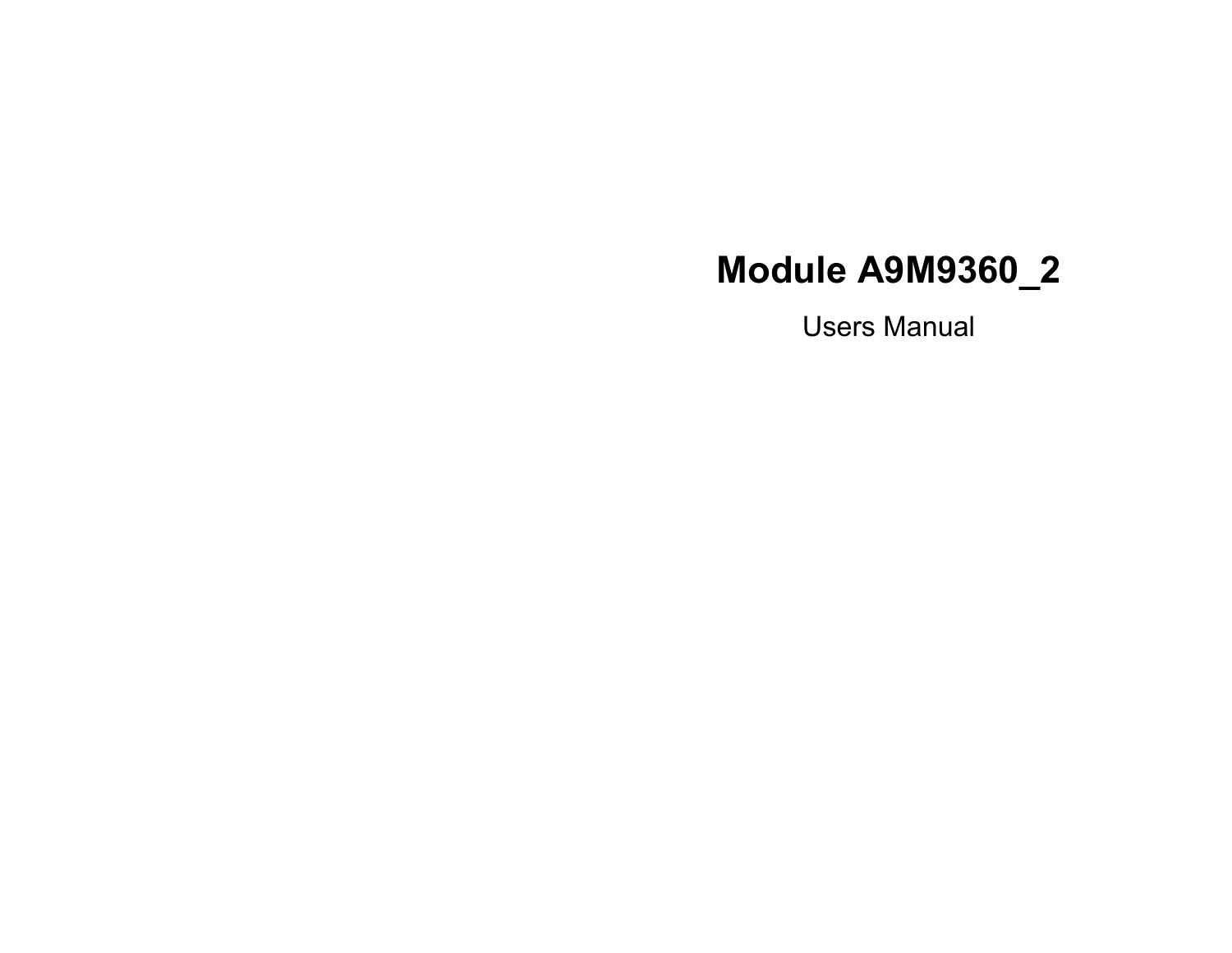Copyright 2005:

FS Forth-Systeme GmbH Postfach 1103, 79200 Breisach, Germany

Release of Document: May 30, 2005<br>Filename: UM Module A Filename: UM\_Module\_A9M9360\_2.doc<br>Author: Karl Rudolf Karl Rudolf Program Version

All rights reserved. No part of this document may be copied or reproduced in any form or by any means without the prior written consent of FS Forth-Systeme GmbH.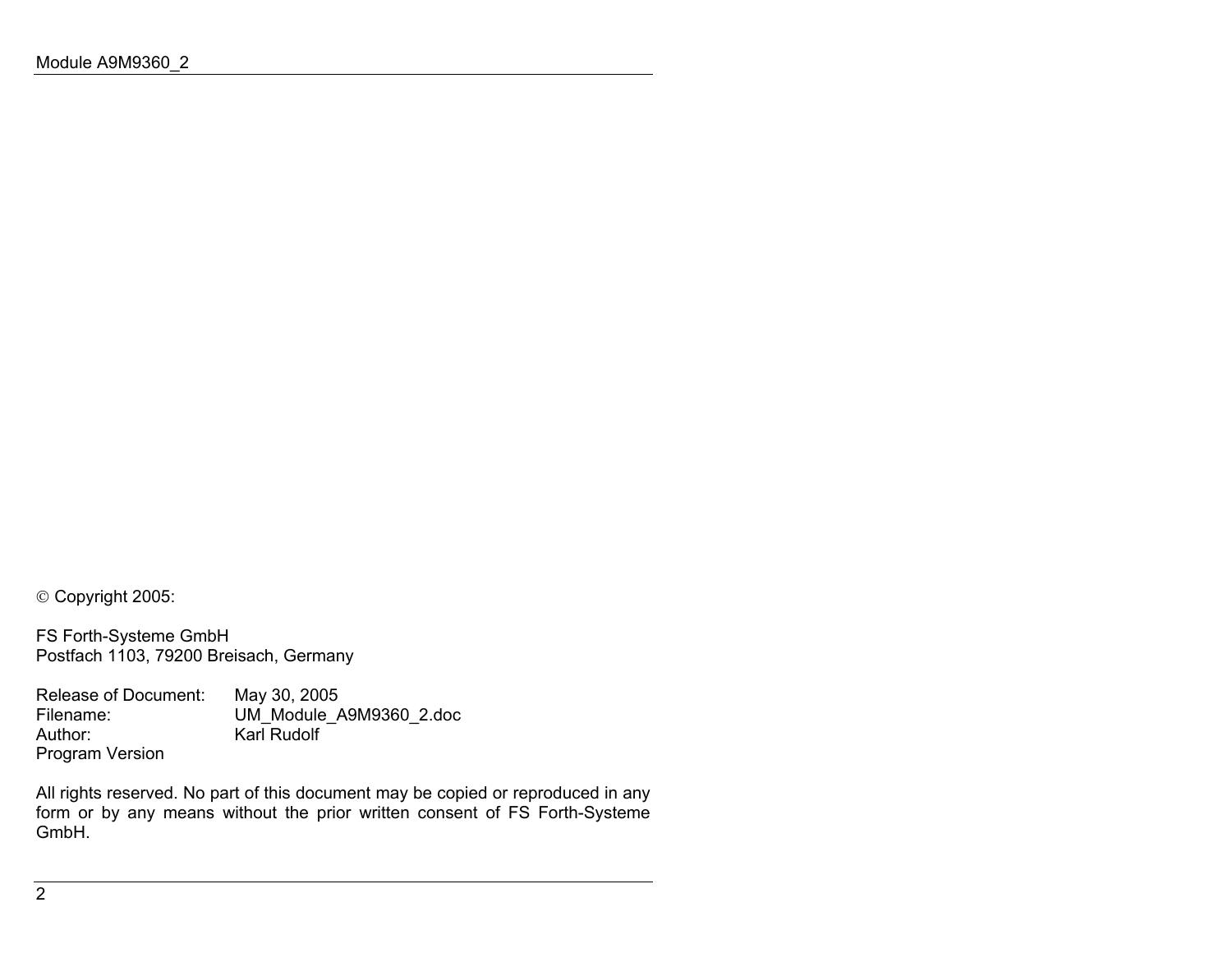# **Table of Contents**

| 2. | 2.2. Differences between A9M9750 and A9M9360 Modules 7                                                                                                                                  |  |
|----|-----------------------------------------------------------------------------------------------------------------------------------------------------------------------------------------|--|
|    | 3.12.73 GPIO Pins (multiplexed with other Functions) 17<br>3.15. USB 2.0 full and low speed Host and Device Controller24<br>3.22. Serial EEPROM for storing Configuration Parameters 28 |  |
|    |                                                                                                                                                                                         |  |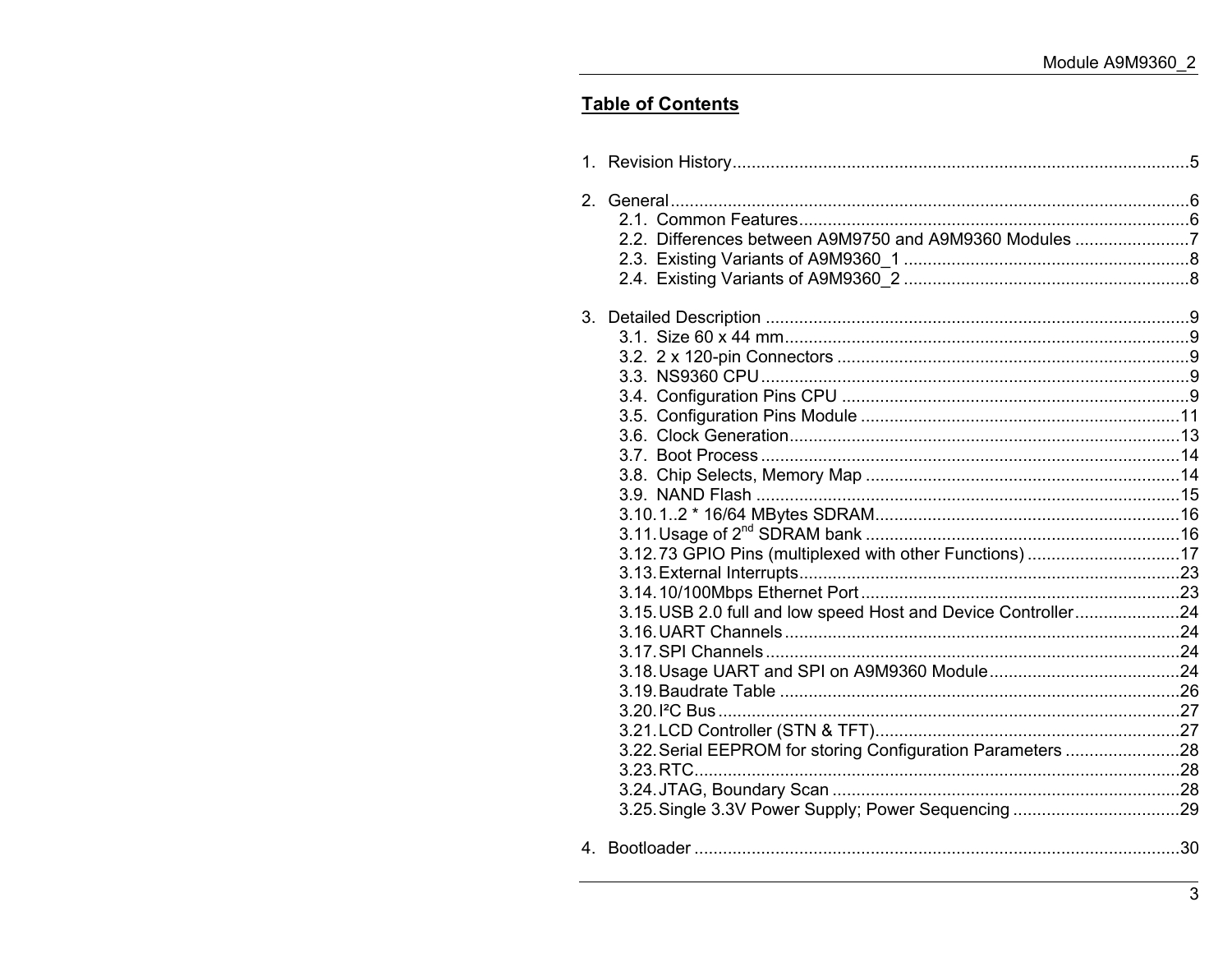| 7.2. I2C: Setup Time Data always half low time of Clock35<br>7.3. SPI Boot System needs Hardware Workaround 35 |  |
|----------------------------------------------------------------------------------------------------------------|--|
|                                                                                                                |  |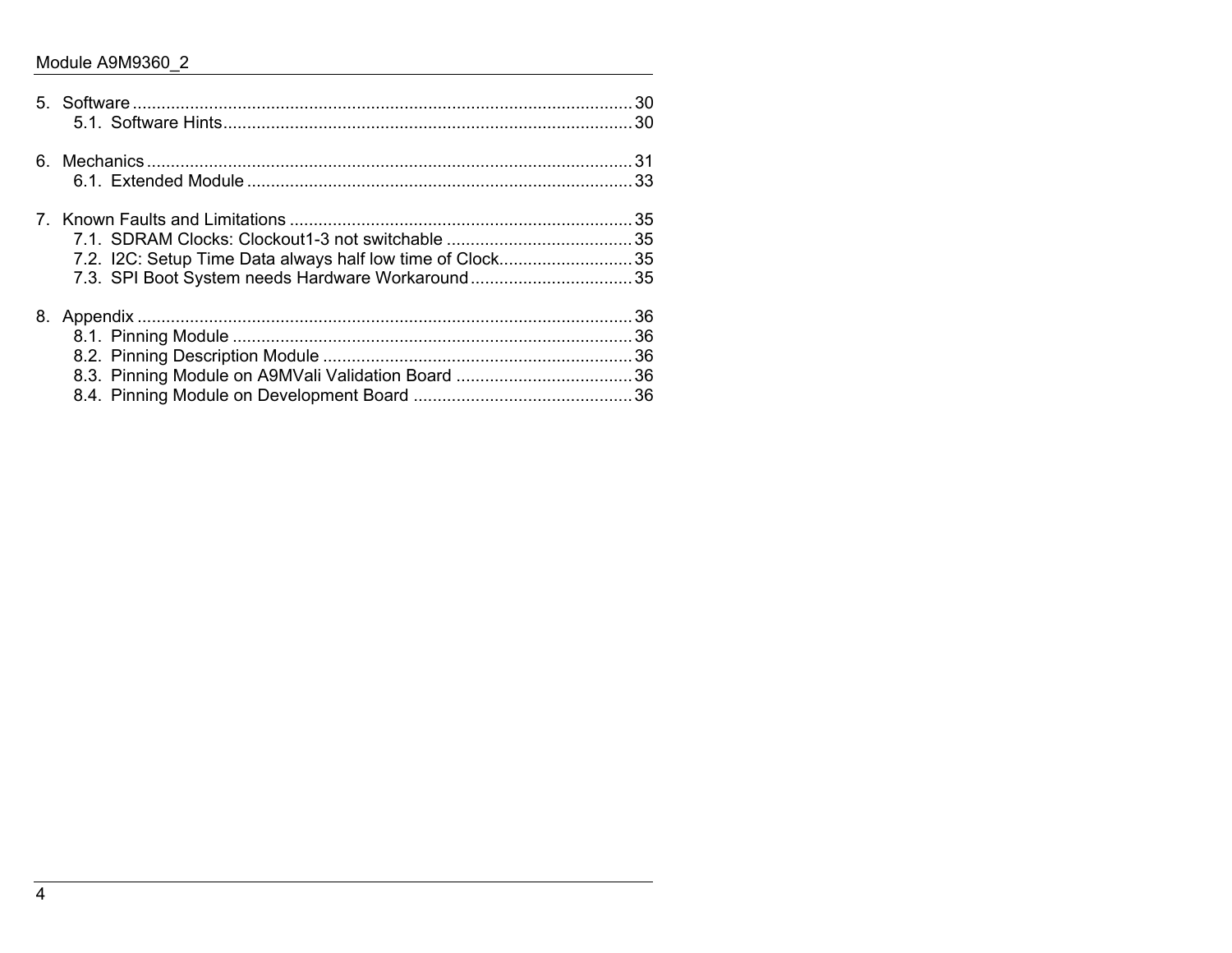# **1. Revision History**

2005-03-09 (V1.00) KR: Initial Version, derived from A9M9360\_1 spec

2005-04-05 (V1.00) KR: Transfer to standard document format

2005-05-30 (V1.00) KR: Migration to A9M9360\_2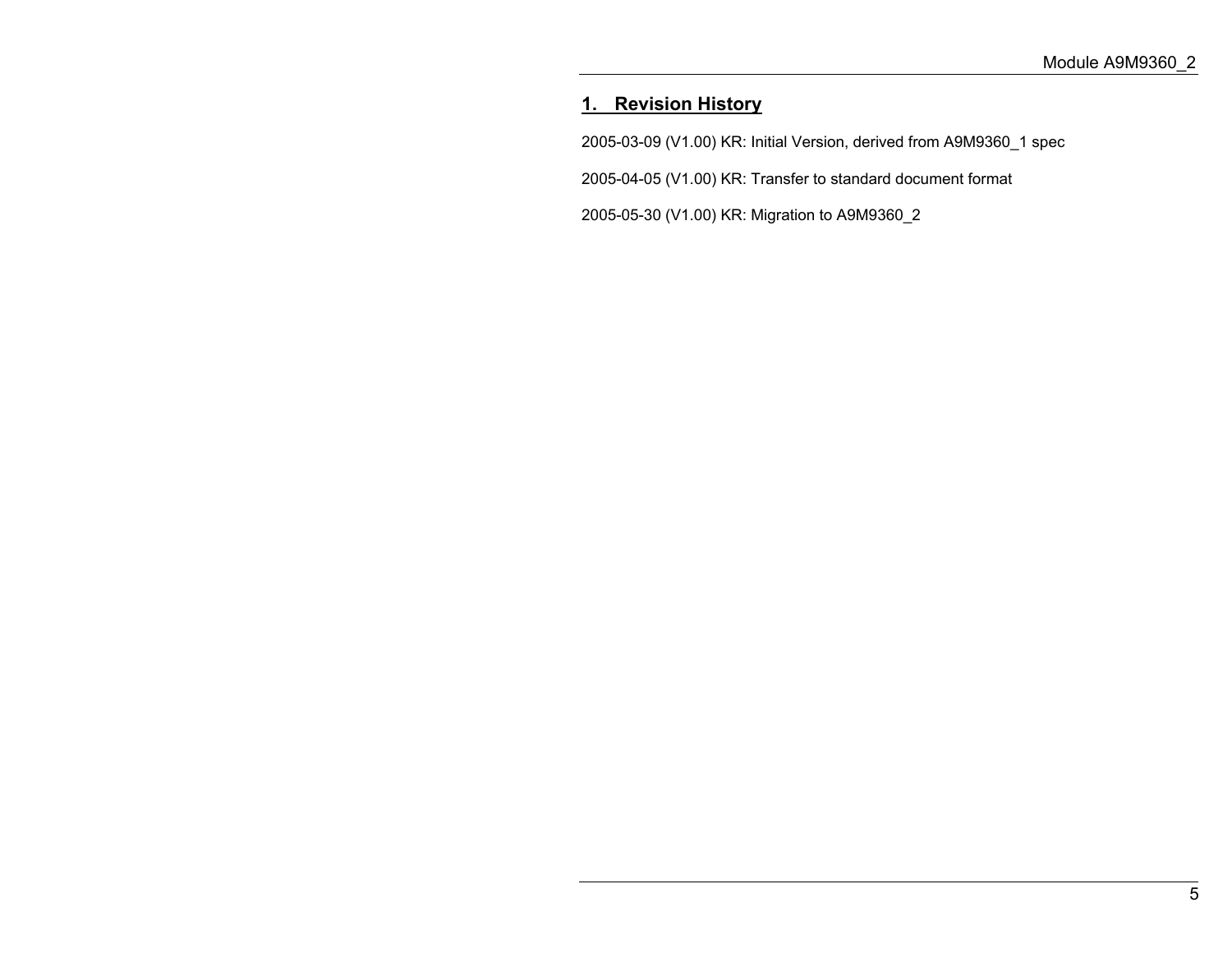# **2. General**

A9M9360 Module is a member of the ModARM9 family with a NetSilicon NS9360 CPU. The ModARM9 family includes several modules with the same size, connectors and a set of common pins and functions (see "Arm9 module pinning table.xls") with CPUs from different manufacturers. There are two modules with Netsilicon CPUs in this family available: A9M9750 and A9M9360.

#### **2.1. Common Features**

Below are the common features of this module, which will be covered in further detail later in the document.

- ARM9 core with MMU
- Size 60mm x 44mm with 240-pin connectors
- SDRAM 16MB 256MB
- NAND Flash 32MB 256MB
- 4 Serial RS232 interfaces
- Host and device USB interface, USB2.0 compliant
- 10/100Mbps Ethernet interface
- I²C interface, 100KHz and 400KHz
- SPI interfaces
- JTAG interface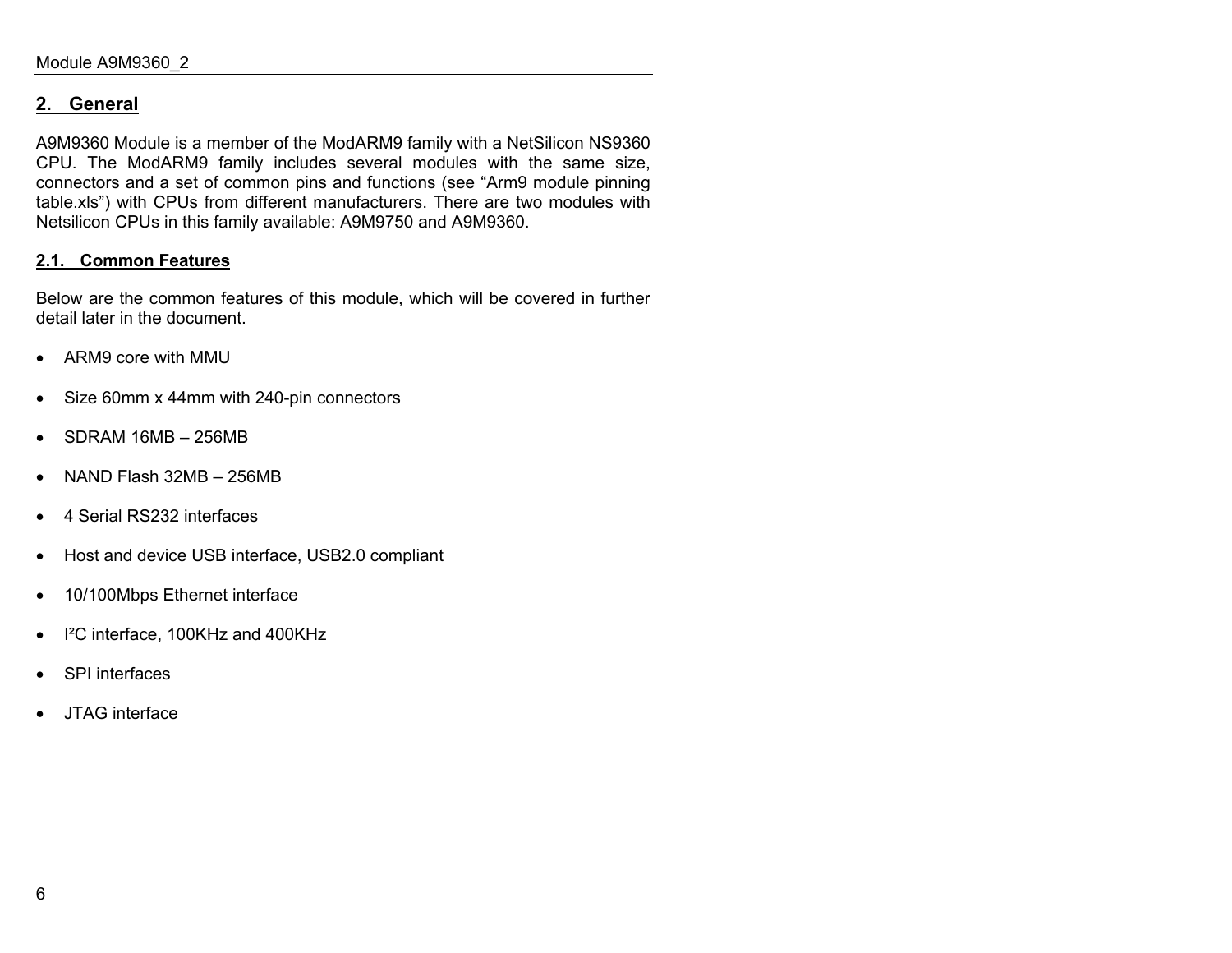#### **2.2. Differences between A9M9750 and A9M9360 Modules**

Netsilicon CPU NS9360 is a low cost version of the NS9750. It has many features from the NS9750 including CPU core and most peripherals.

Differences:

- 1. CPU clock is 100..177MHz (NS9750 up to 200MHz)
- 2. Two SDRAM banks allowing up to 2 \* 256MByte memory.
- 3. No PCI (CardBus) on A9M9360. All pins used by PCI on A9M9750 are unconnected on A9M9360.
- 4. NS9360 has 73 GPIOs multiplexed with other functions (NS9750 has 50). The same number of GPIOs are available on the A9M9360 connectors as theA9M9750 provides (GPIO0..48). Additional GPIO66..72 are available too, but have non GPIO function names (A22..A25, I2C\_SCL, I2C\_SDA, WAIT#) and will be used normally in this function.
- 5. LCD function limited to 18bit LCD data. LCD adapters with 18bit TFT LCD used for A9M9750 will run with A9M9360 too.
- 6. Dedicated I2C pins IIC\_SDA and IIC\_SCK on A9M9750 can be GPIO70,71 or A26, A27 on A9M9360 also.
- 7. 8 timers on A9M9360 (16 on A9M9750).
- 8. 4 PWM channels added on A9M9360 (each uses 2 timers).
- 9. Additional USB device modul on A9M9360, needs external USB PHY connected to GPIO42..48.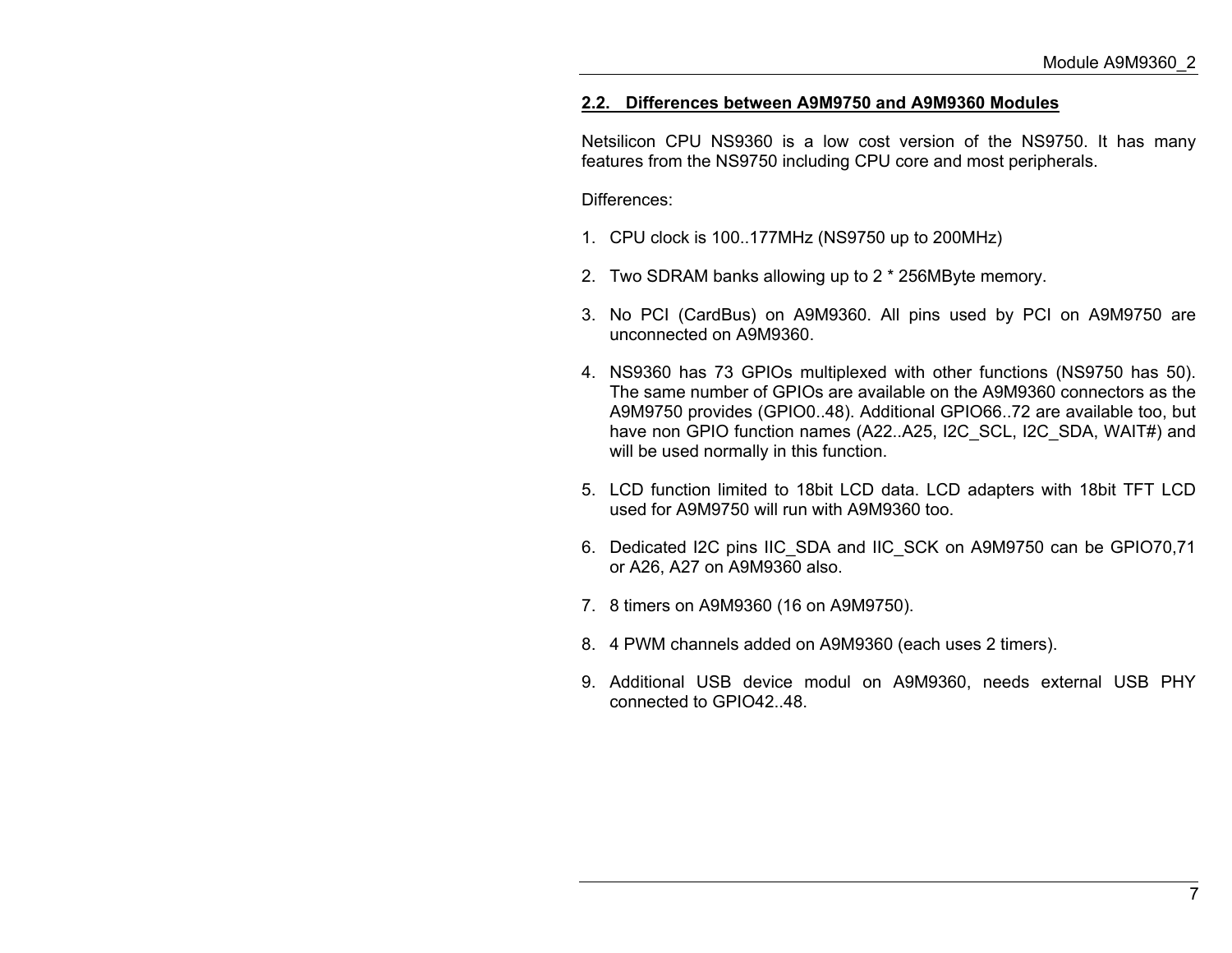#### **2.3. Existing Variants of A9M9360\_1**

Current state (02/2005):

- 1. 0381: CPU speed 177MHz, 16MByte SDRAM, 32MByte NAND flash, 8KByte SPI boot EEPROM, 8KByte I2C EEPROM, RTC, 0..70°
- 2. 0382: CPU speed 177MHz, 32MByte SDRAM, 32MByte NAND flash, 8KByte SPI boot EEPROM, 8KByte I2C EEPROM, RTC, 0..70°
- 3. 0383: CPU speed 177MHz, 64MByte SDRAM, 64MByte NAND flash, 8KByte SPI boot EEPROM, 8KByte I2C EEPROM, RTC, 0..70°

Due to a bug in the NS9360 CPU the module generation A9M9360 1 is stopped. A safe start in SPI boot mode needs a hardware workaround realised inA9M9360\_2

#### **2.4. Existing Variants of A9M9360\_2**

Current state (05/2005):

- 4. 0381: CPU speed 177MHz, 16MByte SDRAM, 32MByte NAND flash, 8KByte SPI boot EEPROM, 8KByte I2C EEPROM, RTC, 0..70°
- 5. 0382: CPU speed 177MHz, 32MByte SDRAM, 32MByte NAND flash, 8KByte SPI boot EEPROM, 8KByte I2C EEPROM, RTC, 0..70°
- 6. 0383: CPU speed 177MHz, 64MByte SDRAM, 64MByte NAND flash, 8KByte SPI boot EEPROM, 8KByte I2C EEPROM, RTC, 0..70°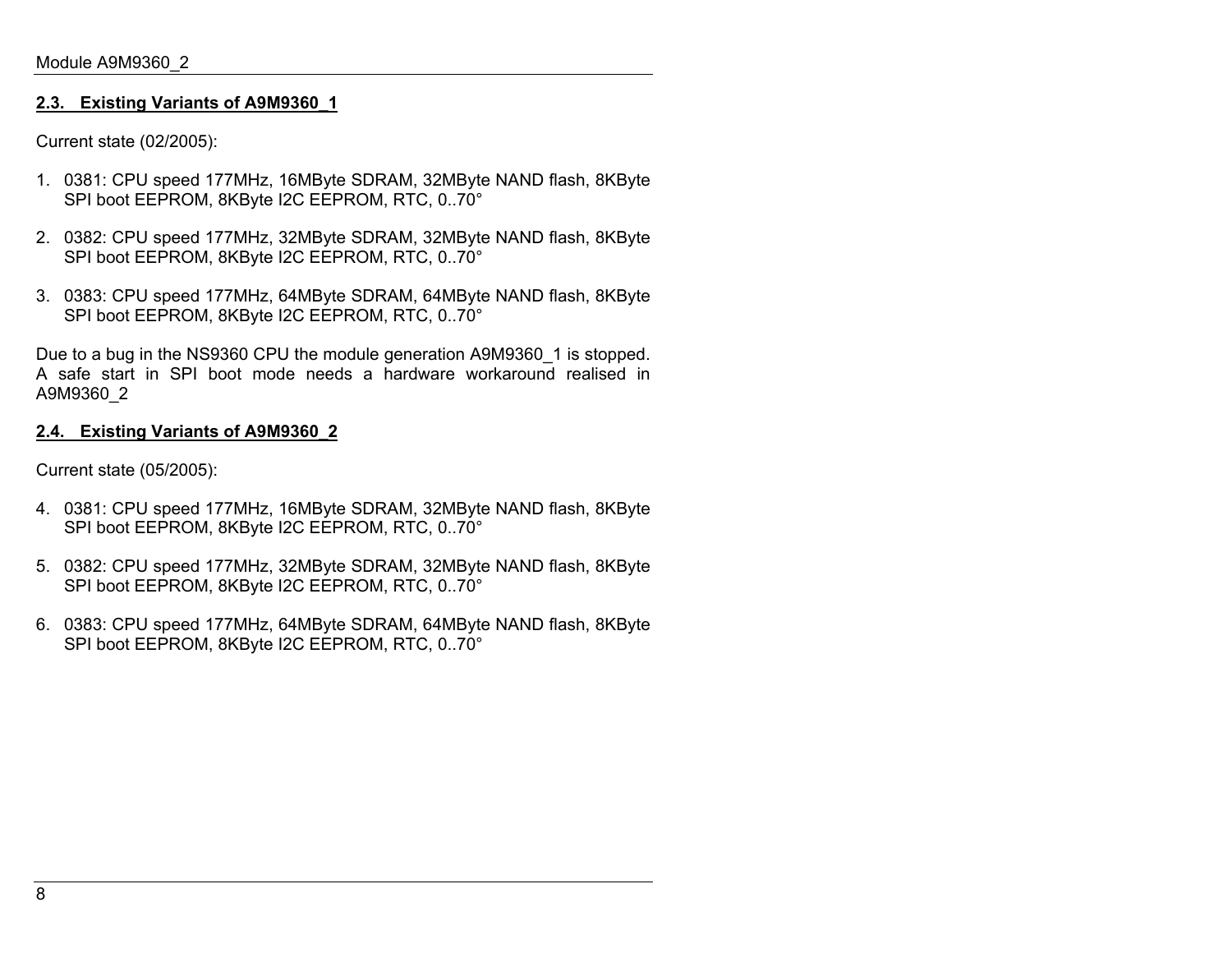# **3. Detailed Description**

# **3.1. Size 60 x 44 mm**

The A9M9360 module has a size of 60 X 44 mm.

# **3.2. 2 x 120-pin Connectors**

Two 120-pin connectors on the long side of the module allow accessing most signals of the NetSilicon NS9360 CPU. An optional extension with another two 60-pin connectors is planned. This will extend the length of the module from 60mm to approximately 95mm.

Pin-compatible in power supply and main port functions to other ModARM9 modules.

# **3.3. NS9360 CPU**

For details see "9360\_HardwareReferenceManual.pdf" from NetSilicon. The CPU is offered in three speed and temperature variants:

- $177M$ Hz $\cdot$  0..70 $\degree$ C.
- $155MHz$ : -40..+85°C
- 103MHz: 0..70°C

# **3.4. Configuration Pins CPU**

Several pins allow configuration of the CPU before booting. CPU pins have weak pull ups (value range is 15..300K) for a default configuration. Most pins do not have configuration options, some are connected for internal configuration on the module. 32 of the 73 GPIO pins allow user specific configurations. They are latched in the GEN\_ID register (address 0xA0900210) 5 clock cycles after the rising edge of RESET#. Important configuration pins are protected, i. e. not accessible externally until strapping information configured on module is latched. For details see Spec\_A9M9360\_2.pdf.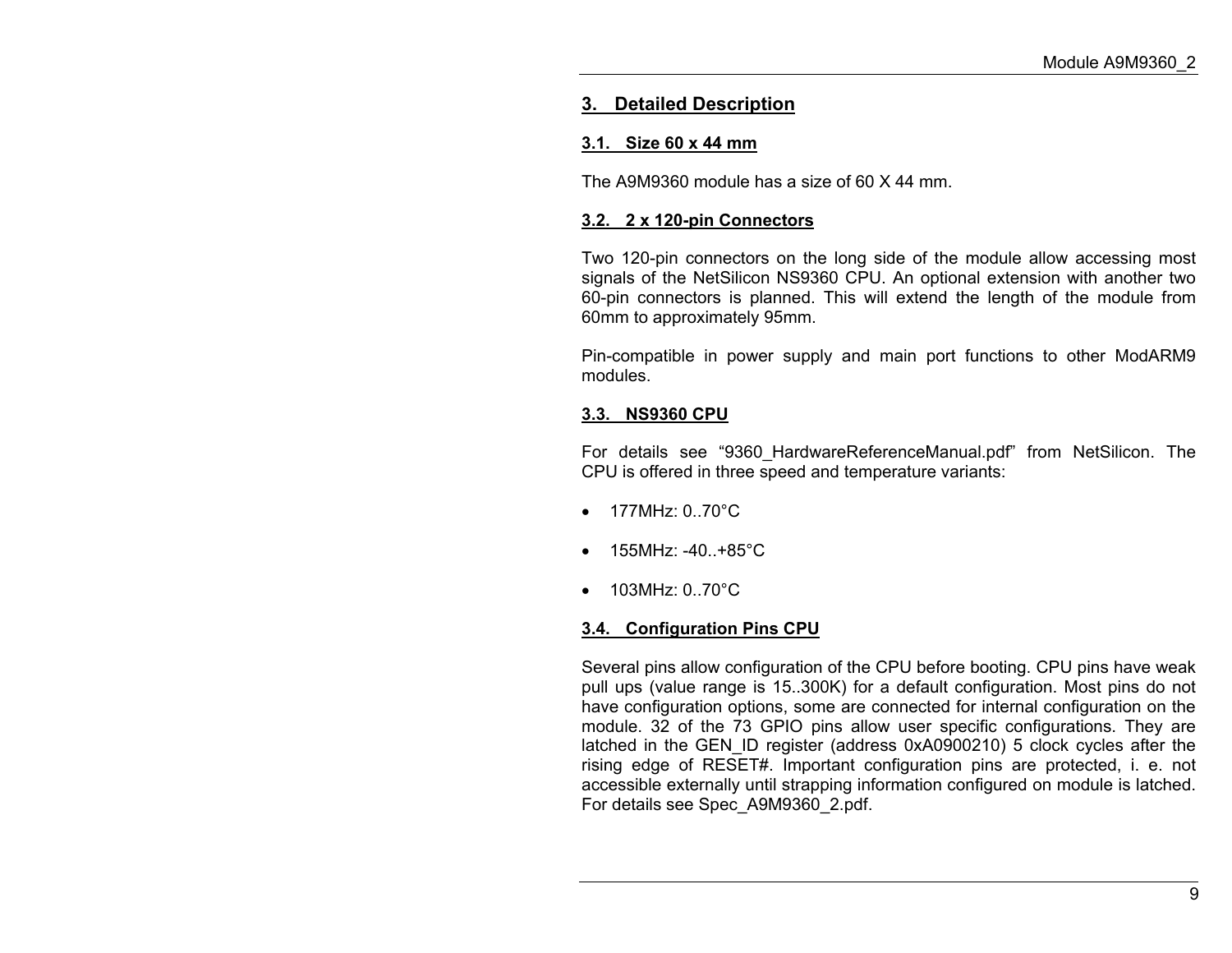Normally the hardware module configuration needs never to be changed by the client; wrong configuration can make the module unbootable.

Module configuration (details see "specification\_A9M9360\_2.pdf":

- little endian mode selected
- PLL active (PLL bypassed not allowed)
- PLL\_FS divider set to 2
- PLL\_ND multiplier set to 24 (177MHz), 21 (154MHz) or 14 (103MHz)
- Boot from SPI EEPROM (spi.bin)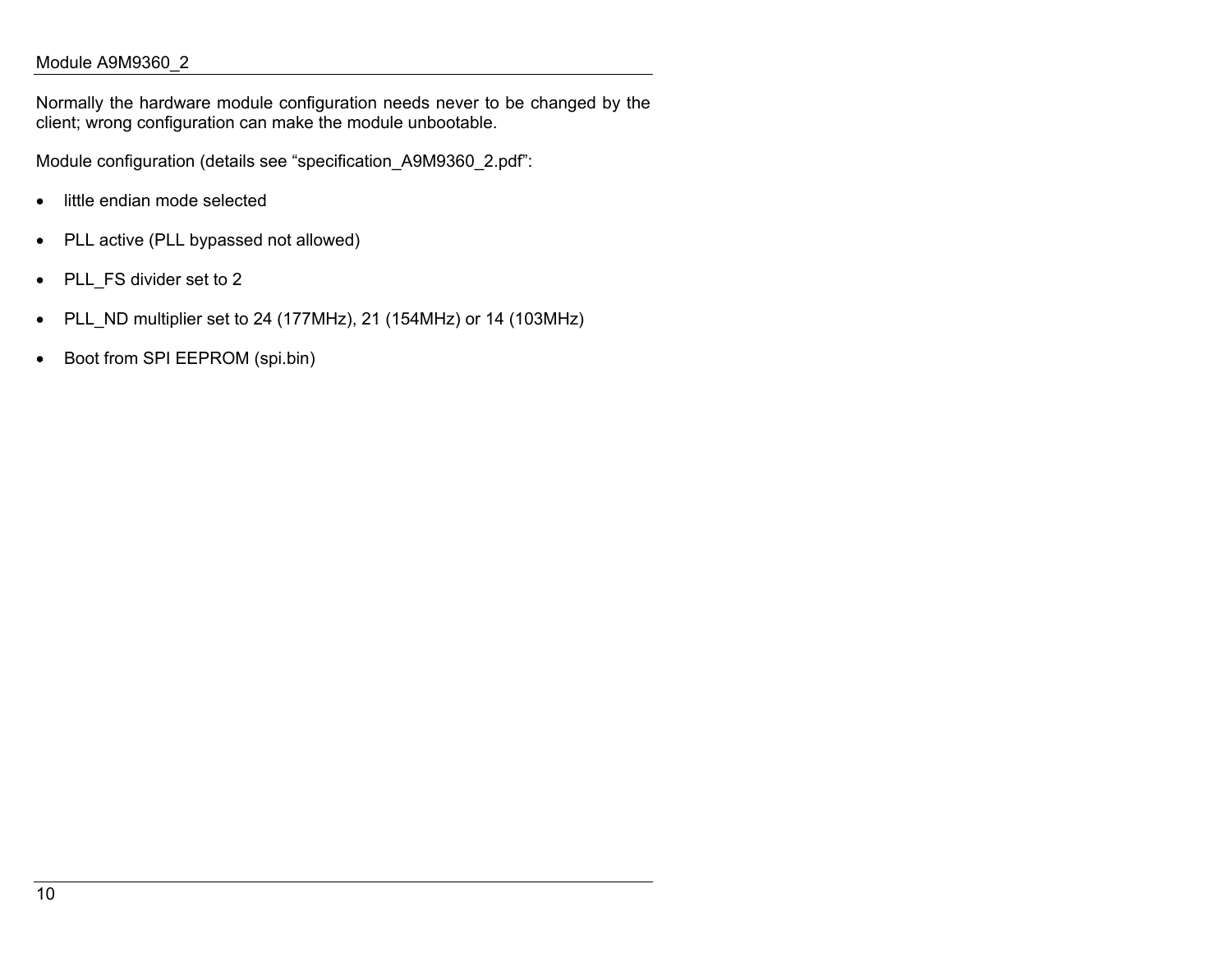# **3.5. Configuration Pins Module**

Module configuration pins change either hardware configurations on the module (HCONF0..3) or they are user specific and can be read in the GEN\_ID register (SCONF0..3).

| <b>Signal name</b> | <b>PU/PD</b><br><b>Function</b>                                                                                                                                                           |               | external<br>pin name | <b>Comment</b>                                      |
|--------------------|-------------------------------------------------------------------------------------------------------------------------------------------------------------------------------------------|---------------|----------------------|-----------------------------------------------------|
| DEBUG EN#          | <b>CPU Mode Select</b><br>0 = Disconnects TRST#<br>and PWRGOOD for<br><b>JTAG and Boundary</b><br>scan debug mode<br>$1 = TRST#$ and<br>PWRGOOD connected<br>for normal mode<br>(default) | <b>PU 10K</b> | HCONF <sub>0</sub>   |                                                     |
| FWP#               | internal NAND flash<br>write protect<br>$0 =$ write protect active<br>$1 = no$ write protect                                                                                              | <b>PU 10K</b> | HCONF1               |                                                     |
| OCD EN#            | JTAG / Boundary Scan<br>function selection<br>$0 = ARM$ Debug Mode,<br>BISTEN# set to high<br>1 = Boundary Scan<br>Mode, BISTEN# set to<br>low (default)                                  | <b>PU 10K</b> | HCONF <sub>2</sub>   | Select JTAG mode,<br>DEBUG EN# has to<br>be low too |
|                    | unused                                                                                                                                                                                    |               | HCONF3               | no function, n.c.                                   |
| GPIO38             | User defined software<br>configuration pin, can<br>be read in GEN ID<br>register bit 28, default<br>high                                                                                  |               | SCONF <sub>0</sub>   | read Bit 28 GEN ID                                  |
| GPIO39             | User defined software<br>configuration pin, can<br>be read in GEN ID<br>register bit 29, default<br>high                                                                                  |               | SCONF1               | read Bit 29 GEN ID                                  |
| GPIO40             | User defined software                                                                                                                                                                     |               | SCONF <sub>2</sub>   | read Bit 30 GEN ID                                  |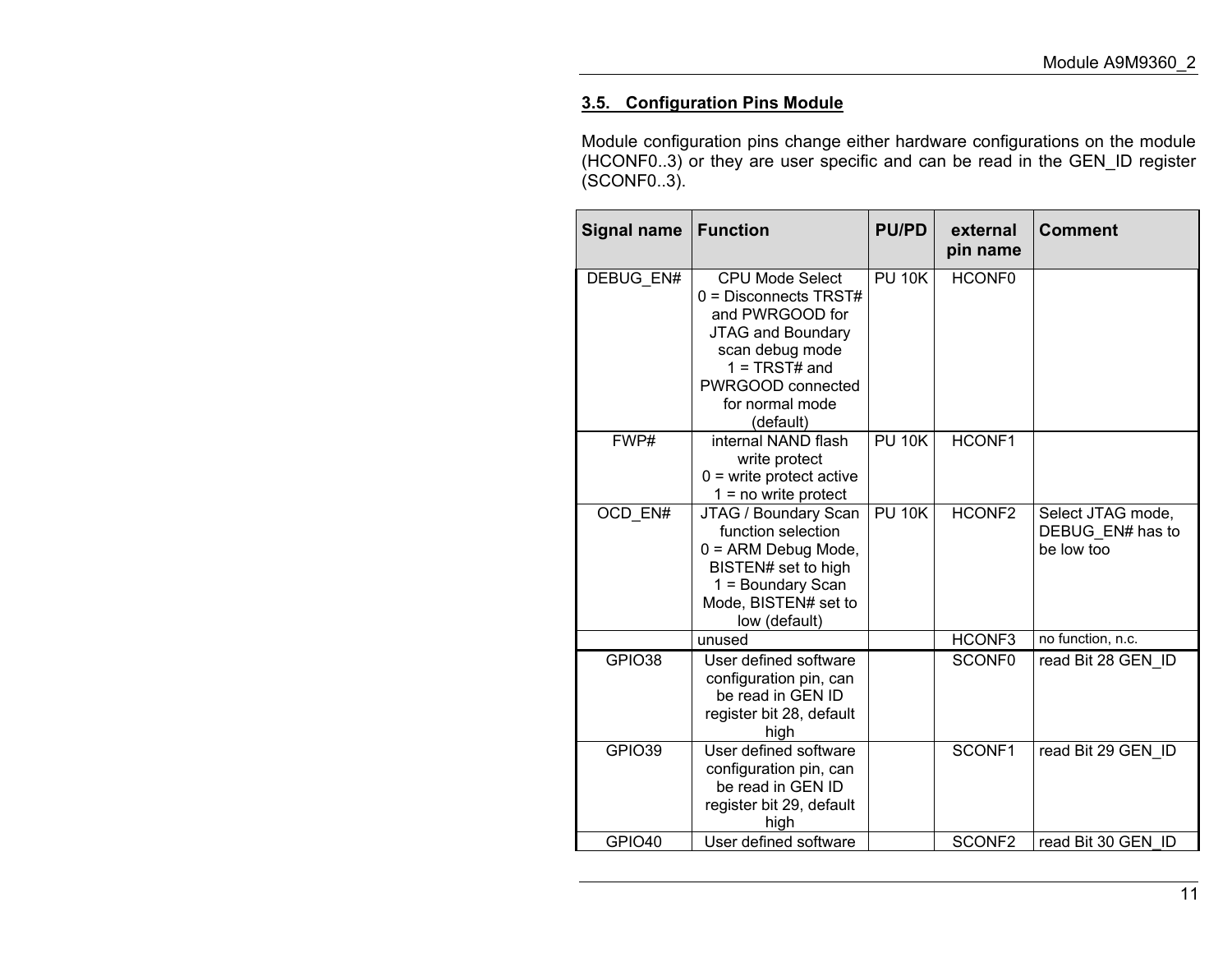|                    | configuration pin, can<br>be read in GEN ID<br>register bit 30, default<br>high                          |                    |                    |
|--------------------|----------------------------------------------------------------------------------------------------------|--------------------|--------------------|
| GPIO <sub>41</sub> | User defined software<br>configuration pin, can<br>be read in GEN ID<br>register bit 31, default<br>high | SCONF <sub>3</sub> | read Bit 31 GEN ID |

# Recommended Combinations of DEBUG\_EN# and OCD\_EN#:

| <b>HCONF0</b> | <b>HCONF2</b> | Mode                      | Comments |
|---------------|---------------|---------------------------|----------|
| <b>OFF</b>    | <b>OFF</b>    | Normal mode               | ok       |
| <b>ON</b>     | <b>OFF</b>    | Debug mode                | ok       |
| <b>OFF</b>    | <b>ON</b>     | not recommended, may hang | avoid    |
| ON            | <b>ON</b>     | OCD mode                  | ok       |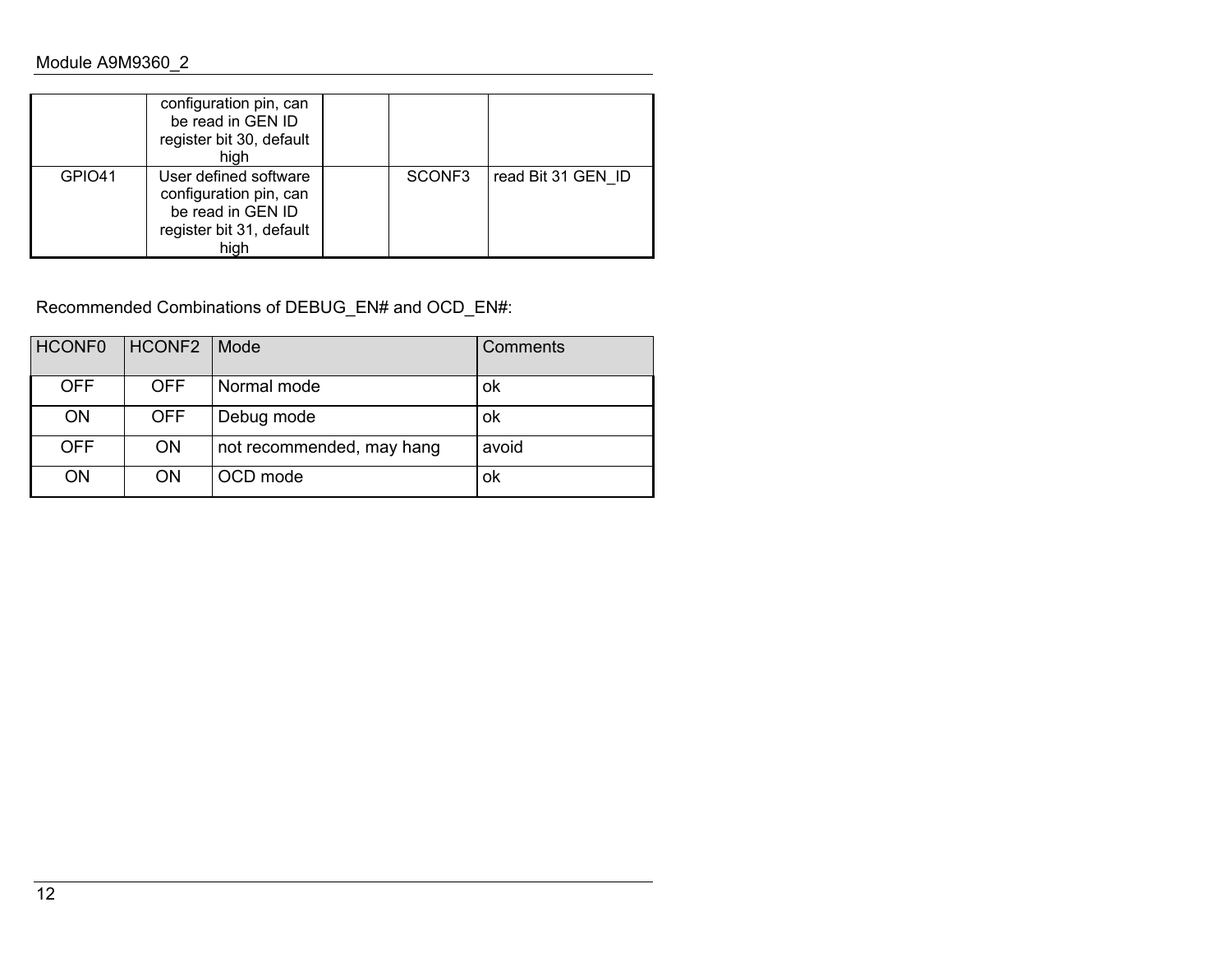#### **3.6. Clock Generation**

Summary Clock Frequencies on 177MHz Module:

| <b>Clock Tape</b>                | Settings, Result                                    |
|----------------------------------|-----------------------------------------------------|
| Crystal                          | 29,4912MHz                                          |
| PLL ND(4:0), PLL Multiplier      | b10010, d24, CPU PLL active                         |
| PLL FS(1:0), PLL divider         | b11, d2, CPU PLL active                             |
| PLL IS(1:0), value               | b11, ND1631, CPU PLL active                         |
| resulting PLL clock              | 353,8944 MHz                                        |
| CPU clock                        | 176,9472 MHz                                        |
| AHB, SDRAM and external clock    | 88,4736 MHz                                         |
| <b>BCLK clock</b>                | 44,2368 MHz                                         |
| <b>UART Baud Rate Clock BBus</b> | 44,2368 MHz                                         |
| LCD clock                        | 88,4736MHz, 44,2368MHz,<br>22,1184MHz or 11,0592MHz |

By writing in the NDSW, CPCC, FSEL and PLLSW fields of the SCON\_PLLCR register the CPU speed can be changed. IMPORTANT: Changing PLL parameters ends with a 4 ms RESET to allow changed PLL to stabilize. Applications using this feature have to discriminate between cold start and warm start.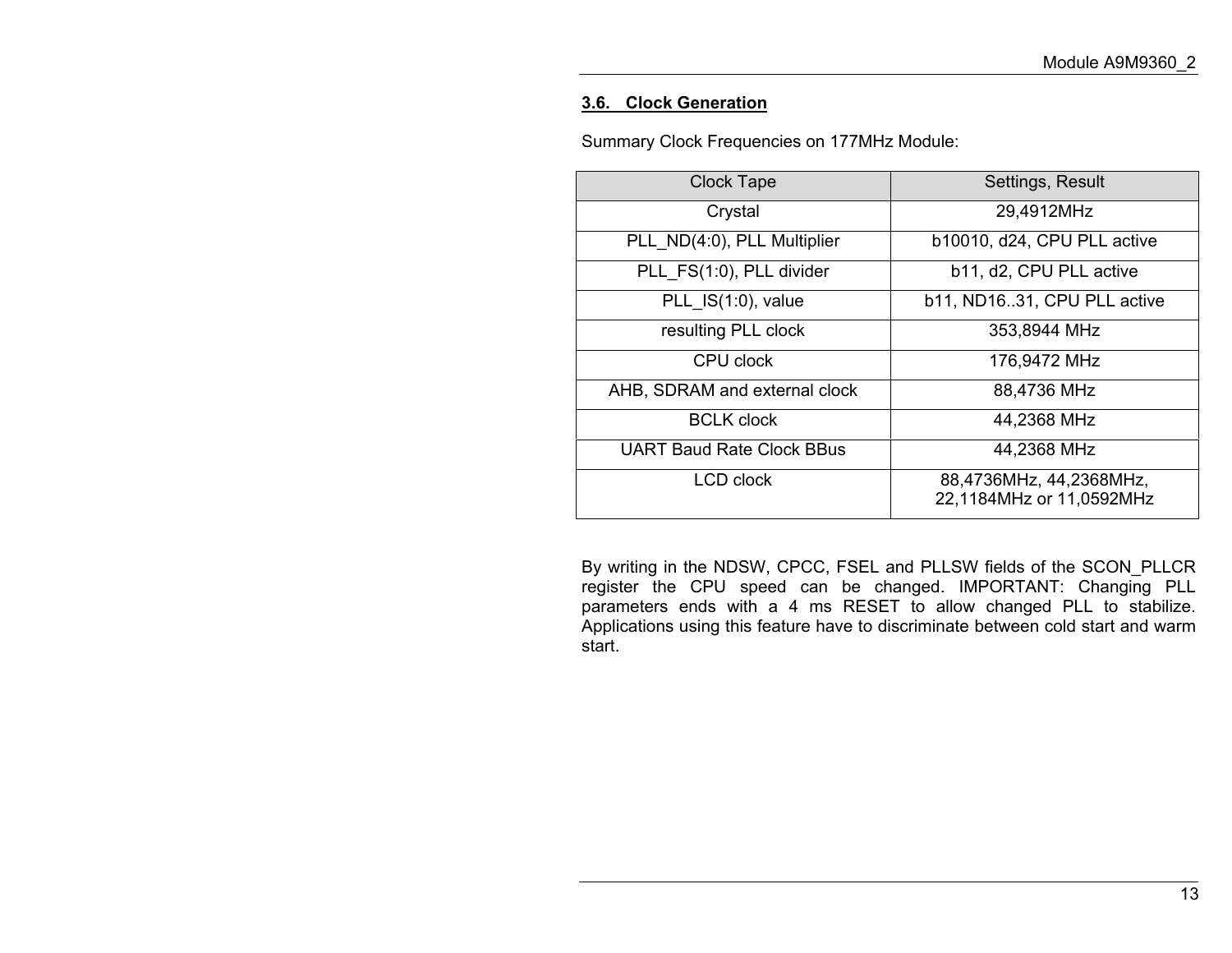#### **3.7. Boot Process**

A9M9360 modules are preconfigured to boot with SPI channel B from a serial SPI EEPROM containing memory controller setup for SDRAM bank 0 and an initial boot program that moves the boot loading program from NAND flash to SDRAM bank 0 and starts it.

The serial SPI EEPROM has a size of 8KByte.

#### **3.8. Chip Selects, Memory Map**

NS9360 CPU provides 8 chip selects divided in 4 channels for dynamic RAMs and 4 static chip selects. Every chip select has a 256MB range. Below the whole memory map of the NS9360 chip:

| <b>Name</b>   | Pin                      | <b>Address</b><br>Range   | <b>Size</b><br>[Mbyte] | <b>Usage</b>       | <b>Comments</b>                |
|---------------|--------------------------|---------------------------|------------------------|--------------------|--------------------------------|
| SDM CS0#      | <b>B4</b>                | 0x00000000<br>0x0FFFFFFFF | 256                    | SDRAM bank 0       | 1 <sup>st</sup> bank on module |
| SDM CS1#      | A <sub>3</sub>           | 0x10000000<br>0x1FFFFFFFF | 256                    | SDRAM bank 1       | $2^{nd}$ bank on<br>module     |
| SDM CS2#      | D <sub>5</sub>           | 0x20000000<br>0x2FFFFFFFF | 256                    | n. c.              |                                |
| SDM CS3#      | C <sub>4</sub>           | 0x30000000<br>0x3FFFFFFFF | 256                    | $n_{\rm c}$        |                                |
| EXT CS0#      | B <sub>3</sub>           | 0x40000000<br>0x4FFFFFFFF | 256                    | external, CS0#     |                                |
| EXT CS1#      | C <sub>1</sub>           | 0x50000000<br>0x5FFFFFFFF | 256                    | NAND-Flash         | Program Memory                 |
| EXT CS2#      | D2                       | 0x60000000<br>0x6FFFFFFFF | 256                    | external, CS2#     |                                |
| EXT CS3#      | E <sub>3</sub>           | 0x70000000<br>0x7FFFFFFFF | 256                    | external, CS3#     |                                |
| Reserved      | $\blacksquare$           | 0x80000000<br>0x8FFFFFFFF | 256                    |                    |                                |
| <b>BBus</b>   | $\overline{\phantom{0}}$ | 0x90000000<br>0x9FFFFFFFF | 256                    | <b>BBus memory</b> |                                |
| Reserved      | $\overline{\phantom{0}}$ | 0xA0000000<br>0xA03FFFFF  | 4                      |                    |                                |
| <b>Bridge</b> | $\overline{a}$           | 0xA0400000                | 1                      | <b>BBus to AHB</b> |                                |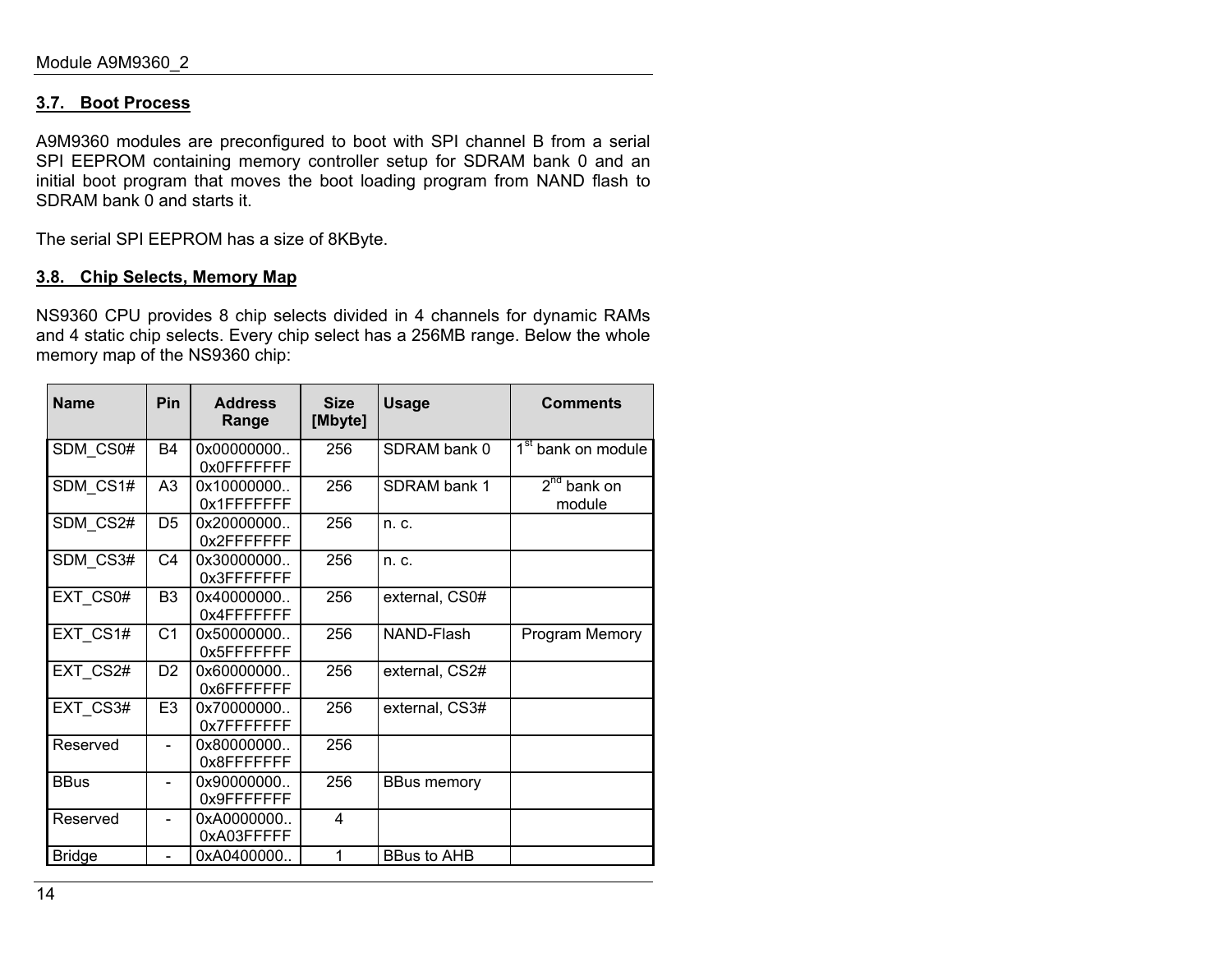| <b>Name</b> | <b>Pin</b>                   | <b>Address</b><br>Range     | <b>Size</b><br>[Mbyte] | <b>Usage</b>                        | <b>Comments</b> |
|-------------|------------------------------|-----------------------------|------------------------|-------------------------------------|-----------------|
|             |                              | 0xA04FFFFF                  |                        | <b>Bridge</b>                       |                 |
| reserved    | $\qquad \qquad \blacksquare$ | 0xA0500000.<br>0xA05FFFFF   | 1                      | reserved                            |                 |
| Ethernet    | $\qquad \qquad \blacksquare$ | 0xA0600000<br>0xA06FFFFF    | 1                      | Ethernet<br>Communication<br>Module |                 |
| Memory      | $\qquad \qquad \blacksquare$ | 0xA0700000<br>0xA07FFFFF    | 1                      | Memory<br>Controller                |                 |
| <b>LCD</b>  |                              | 0xA0800000.<br>0xA08FFFFF   | 1                      | <b>LCD Controller</b>               |                 |
| System      | $\overline{\phantom{0}}$     | 0xA0900000.<br>0xA09FFFFF   | 1                      | <b>System Control</b><br>Module     |                 |
| reserved    | $\qquad \qquad \blacksquare$ | 0XA0A00000.<br>.0xFFFFFFFFF | 1526                   | reserved                            |                 |

#### **3.9. NAND Flash**

A9M9360 has 32Mx8, 64Mx8 or 128Mx8 NAND Flash onboard. Optionally greater sizes can be populated (depending on availability). The NS9360 limits the address range of a single chip select to 256MByte, but this is not relevant for NAND Flash, as the interface to the NAND flash needs always 32 kByte here due to usage of A13, 14 for address and command control.

The NAND flash is accessed with EXT\_CS1#. The chip can be write protected externally with the signal FWP#.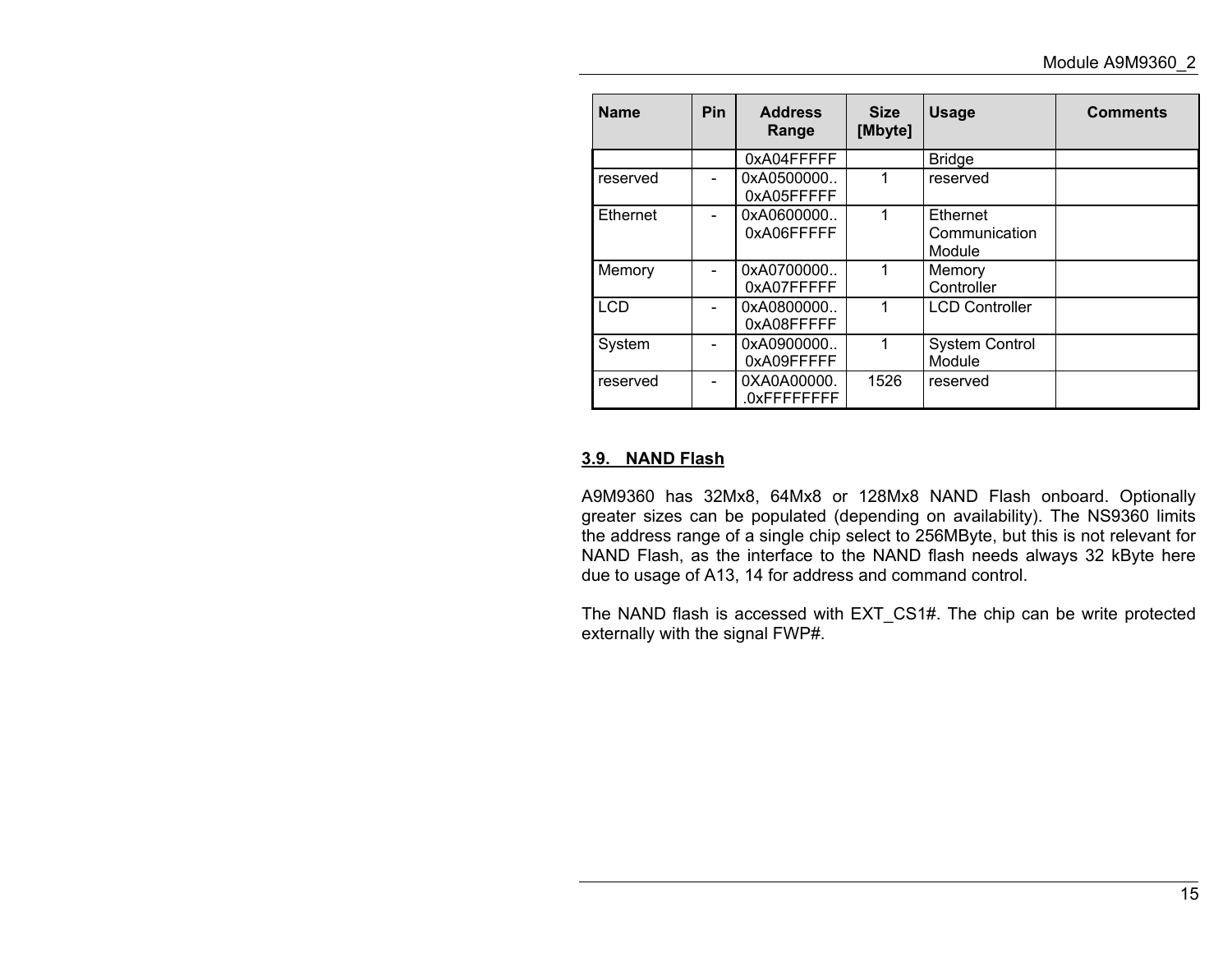#### **3.10. 1..2 \* 16/64 MBytes SDRAM**

Two SDRAM banks are available on the module. They are connected to CS4# (D\_CS0#) and CS5# (D\_CS1#). CS6# (D\_CS2#) and CS7# (D\_CS3#) are lost. The module does not provide external SDRAM connection.

A9M9360 has one or two 1X4MX32, 2X4MX32 or 4X4MX32 SDRAM onboard. The highest address connected is A12. Range of chip select is 256M.

BA0, 1 are connected to A13, 14. The SDRAM controller connects the right address line to allow a gapless memory space at different SDRAM sizes.

# **3.11. Usage of 2nd SDRAM bank**

The SPI loader used on A9M9360 module initializes only SDRAM bank 0 with SD CS0. When the system is running from SDRAM, the 2<sup>nd</sup> bank cannot be initialized, because it uses the same registers for different parameters as the running bank. Especially the Dynamic Memory Control Register has to be changed from normal to set mode command while starting the  $2<sup>nd</sup>$  bank. So the initialization routine has to be run either from NOR flash (if booting with flash) or from another memory place. A good choice may be the ethernet TX buffer descriptor RAM starting at address 0xA0601000 with a space of 256 \* 32bit words. Before using this RAM it must be enabled by setting bit 23 of the Ethernet General Control register 1 to high.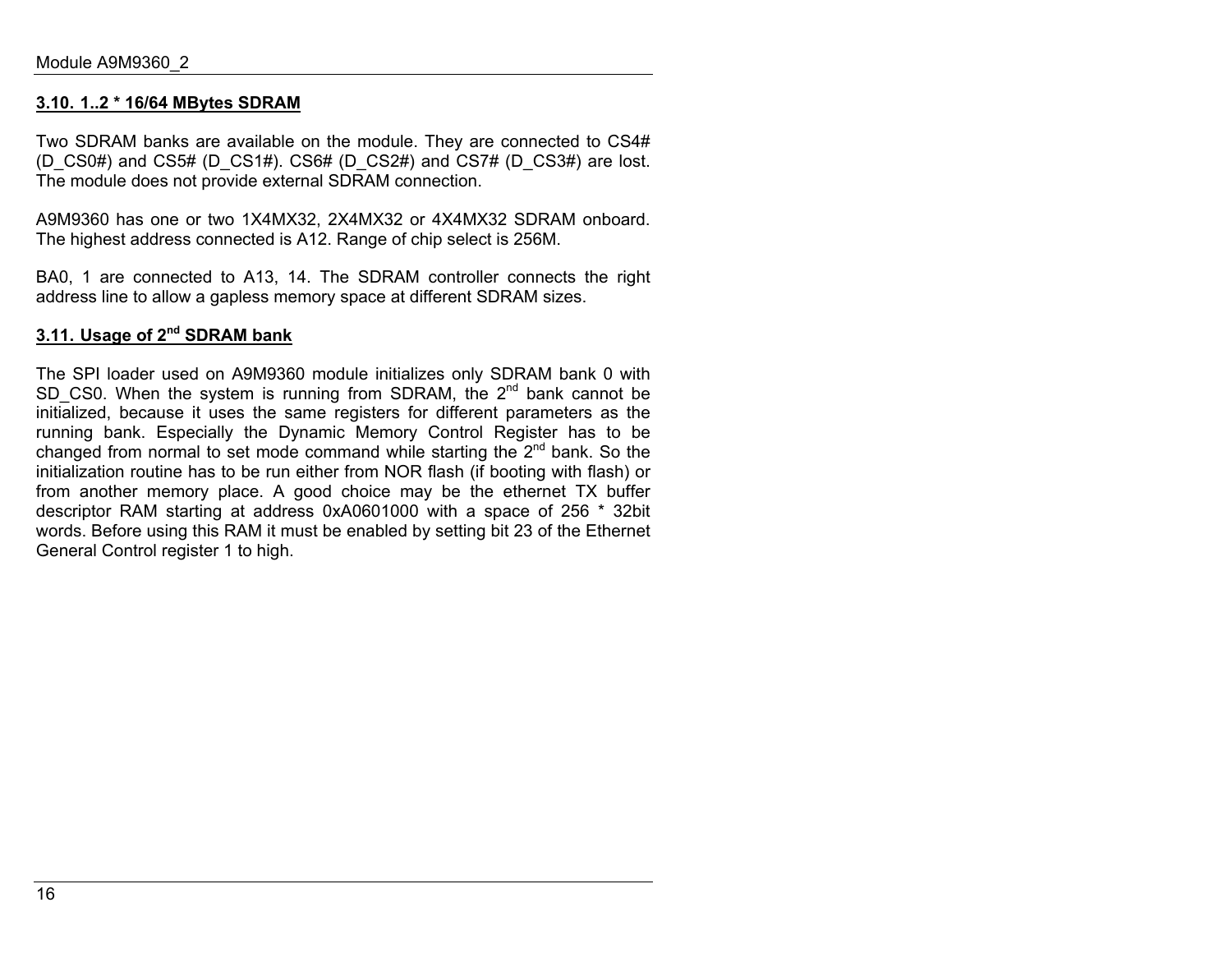#### **3.12. 73 GPIO Pins (multiplexed with other Functions)**

NS9360 has 73 GPIO pins, 23 more than NS9750. All pins are multiplexed with other functions (UART, SPI, USB, Ethernet, DMA, parallel port IEEE1284, IIC port, LCD port, timers, interrupt inputs, some memory bus address and control pins). Using a pin as GPIO means always to give up another functionality. GPIO0..48, GPIO66..72 are accessible on the connectors. GPIO13 is used for RTC interrupt on module (allows sharing with open drain ORing). GPIO49..65 are used on the module and not external accessible. All GPIOs are set to GPIO input function after RESET. Usage in another function needs configuring the GPIO registers at start up.

| Port Name,<br><b>Function</b><br>03 (default<br>at power<br>up) | <b>Alternate</b><br><b>Function</b><br><b>00, UART</b> | <b>Alternate</b><br><b>Function</b><br>00, misc.      | <b>Alternate</b><br><b>Function</b><br>01 | <b>Alternate</b><br><b>Function</b><br>02 | <b>Module on</b><br><b>DEV Board</b><br>default usage |
|-----------------------------------------------------------------|--------------------------------------------------------|-------------------------------------------------------|-------------------------------------------|-------------------------------------------|-------------------------------------------------------|
| GPIO0                                                           | <b>TXDB</b>                                            | SPI Boot<br>DO.<br>SPIB_DO                            | DMA0<br><b>DONE</b><br>dupe               | Timer 1<br>dupe                           | TXDB,<br>SPI_Boot_DO<br>or external<br>SPIB DO        |
| GPIO1                                                           | <b>RXDB</b>                                            | SPI Boot<br>DI<br>SPIB_DI                             | DMA0<br>REQ. Dupe                         | EIRQ0                                     | RXDB,<br>SPI Boot DI<br>or external<br>SPIB DI        |
| GPIO <sub>2</sub>                                               | RTSB#                                                  |                                                       | Timer 0                                   | DMA1 ACK                                  | RTSB#, DMA                                            |
| GPIO <sub>3</sub>                                               | CTSB#                                                  |                                                       | 1284 ACK#                                 | DMA <sub>0</sub><br><b>REQ</b>            | CTSB#, DMA                                            |
| GPIO4                                                           | DTRB#                                                  |                                                       | 1284<br><b>BUSY</b>                       | DMA0<br><b>DONE</b>                       | DTRB#                                                 |
| GPIO <sub>5</sub>                                               | DSRB#                                                  |                                                       | <b>1284 ERR</b>                           | DMA0 ACK                                  | DSRB#, DMA                                            |
| GPIO6                                                           | RIB#                                                   | SPI Boot<br><b>CLK</b><br>SPIB_CLK,<br>ext<br>RXCLK A | 1284<br>P_JAM                             | Timer 7<br>dupe                           | RIB#<br>SPI_Boot_CL<br>K or external<br>SPIB CLK      |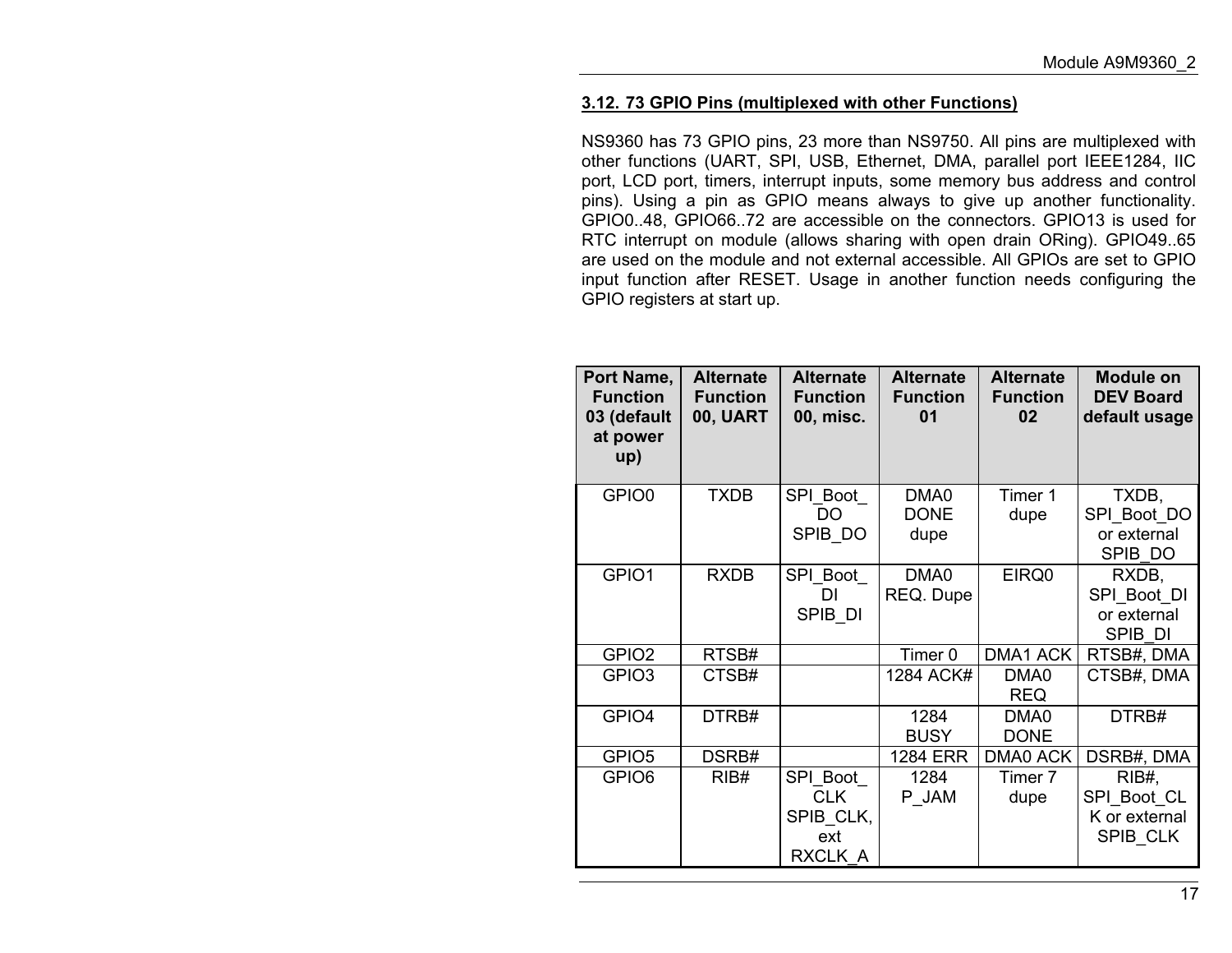| Port Name,<br><b>Function</b><br>03 (default<br>at power<br>up) | <b>Alternate</b><br><b>Function</b><br><b>00, UART</b> | <b>Alternate</b><br><b>Function</b><br>00, misc.      | <b>Alternate</b><br><b>Function</b><br>01 | <b>Alternate</b><br><b>Function</b><br>02 | <b>Module on</b><br><b>DEV Board</b><br>default usage |
|-----------------------------------------------------------------|--------------------------------------------------------|-------------------------------------------------------|-------------------------------------------|-------------------------------------------|-------------------------------------------------------|
| GPIO7                                                           | DCDB#                                                  | <b>SPI Boot</b><br>CE#<br>SPIB_CE#,<br>ext<br>TXCLK A | <b>DMA0 Ack</b><br>dupe                   | EIRQ1                                     | DCDB#,<br>SPI Boot CE<br># or external<br>SPIB CE#    |
| GPIO <sub>8</sub>                                               | <b>TXDA</b>                                            | SPIA DO                                               | Reserved                                  | Reserved                                  | TXDA, SPI A                                           |
| GPIO <sub>9</sub>                                               | <b>RXDA</b>                                            | <b>SPIA</b><br><b>DI</b>                              | Reserved                                  | Reserved                                  | RXDB, SPI A                                           |
| GPIO10                                                          | RTSA#t                                                 |                                                       | Reserved                                  | PWM <sub>0</sub><br>dupe                  | GPIO10                                                |
| GPIO11                                                          | CTSA#                                                  |                                                       | EIRQ <sub>2</sub><br>dupe                 | Timer <sub>0</sub><br>dupe                | GPIO11                                                |
| GPIO12                                                          | DTRA#                                                  |                                                       | Reserved                                  | PWM1<br>dupe                              | GPIO12                                                |
| GPIO13                                                          | DSRA#                                                  |                                                       | EIRQ0<br>dupe                             | PWM <sub>2</sub><br>dupe                  | EIRQ0<br>connected to<br>RTC INT# on<br>module        |
| GPIO14                                                          | RIA#                                                   | SPIA CLK,<br>ext<br>RXCLK B                           | Timer 1                                   | PWM3<br>dupe                              | <b>SPIA</b>                                           |
| GPIO15                                                          | DCDA#                                                  | SPIA EN#,<br>ext<br>TXCLK B                           | Timer <sub>2</sub>                        | LCD_CLKI<br>N                             | <b>SPIA</b>                                           |
| GPIO16                                                          |                                                        | <b>USB</b><br>Overcurren<br>t                         | 1284<br>P JAM<br>dupe                     | <b>Reserved</b>                           | <b>USB OVCUR</b>                                      |
| GPIO17                                                          |                                                        | <b>USB</b><br>Power<br>Relay                          | Reserved                                  | Reserved                                  | <b>USB PREL</b>                                       |
| GPIO18                                                          |                                                        | Ethernet<br><b>CAM</b><br>Reject                      | <b>LCD</b><br><b>PWREN</b>                | EIRQ3<br>dupe                             | <b>LCD</b>                                            |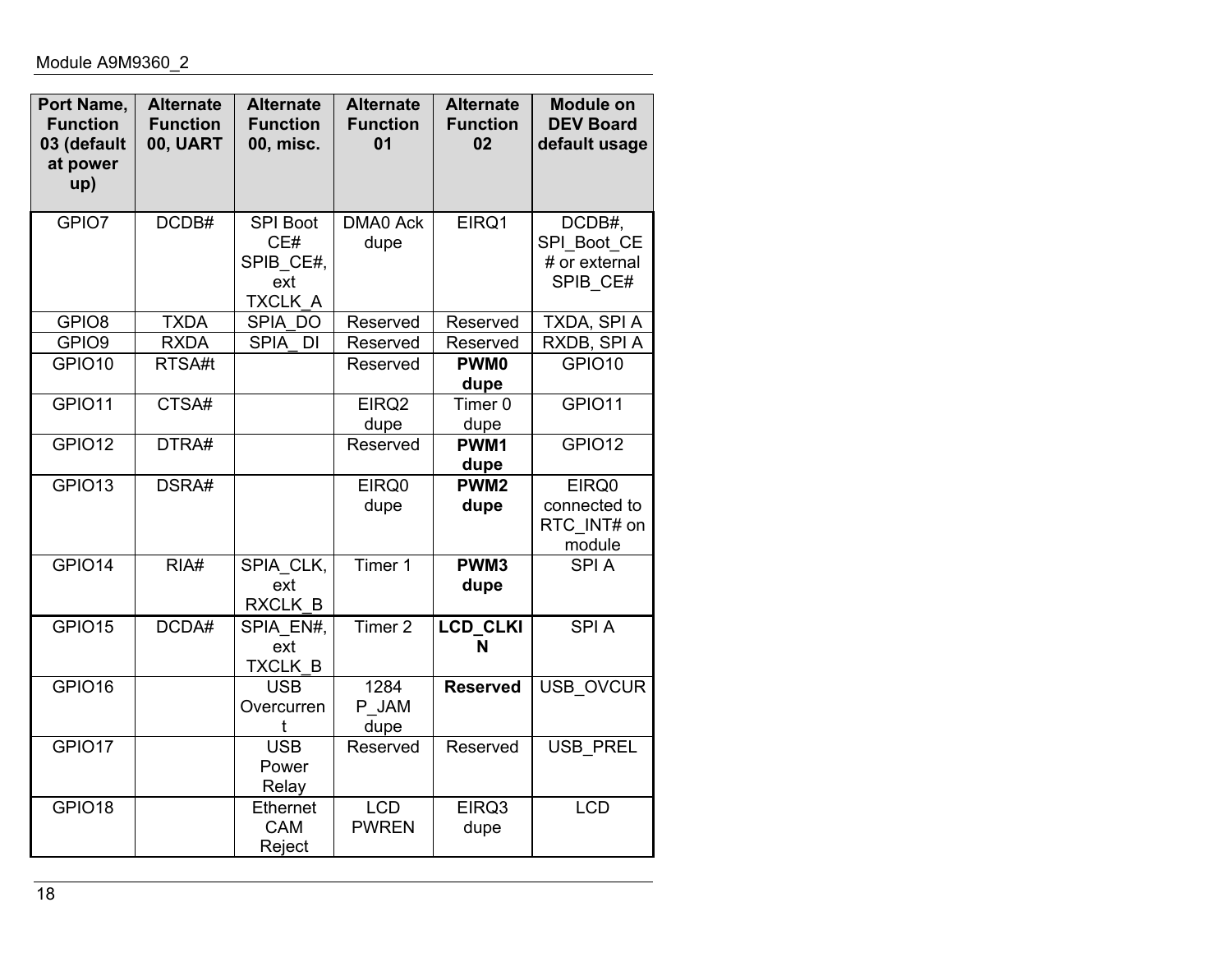| Port Name,<br><b>Function</b><br>03 (default<br>at power<br>up) | <b>Alternate</b><br><b>Function</b><br><b>00, UART</b> | <b>Alternate</b><br><b>Function</b><br>00, misc. | <b>Alternate</b><br><b>Function</b><br>0 <sub>1</sub> | <b>Alternate</b><br><b>Function</b><br>02 | <b>Module on</b><br><b>DEV Board</b><br>default usage |
|-----------------------------------------------------------------|--------------------------------------------------------|--------------------------------------------------|-------------------------------------------------------|-------------------------------------------|-------------------------------------------------------|
| GPIO19                                                          |                                                        | Ethernet<br><b>CAM</b><br>Request                | <b>LCD</b><br><b>HSYNC</b>                            | <b>DMA1 ACK</b><br>dupe                   | <b>LCD</b>                                            |
| GPIO20                                                          | DTRC#                                                  |                                                  | <b>LCD CLK</b>                                        | Reserved                                  | <b>LCD</b>                                            |
| GPIO21                                                          | DSRC#                                                  |                                                  | <b>LCD</b><br><b>VFSYNC</b>                           | Reserved                                  | <b>LCD</b>                                            |
| GPIO22                                                          | RIC#                                                   | SPIC CLK,<br>ext<br>RXCLK C                      | <b>LCD</b><br>BIAS_D_E<br>N                           | Reserved                                  | <b>LCD</b>                                            |
| GPIO23                                                          | DCDC#                                                  | SPIC_<br>EN#, ext<br>TXCLK C                     | <b>LCD</b><br>LINE END                                | <b>Reserved</b>                           | <b>LCD</b>                                            |
| GPIO24                                                          | DTRD#                                                  |                                                  | LCDD <sub>0</sub>                                     | Reserved                                  | <b>LCD</b>                                            |
| GPIO25                                                          | DSRD#                                                  |                                                  | LCDD1                                                 | <b>Reserved</b>                           | <b>LCD</b>                                            |
| GPIO26                                                          | RID#                                                   | SPID CLK,<br>ext<br>RXCLK D                      | LCDD <sub>2</sub>                                     | Timer <sub>3</sub>                        | <b>LCD</b>                                            |
| GPIO27                                                          | DCDD#                                                  | <b>SPID</b><br>EN#, ext<br>TXCLK D               | LCDD <sub>3</sub>                                     | Timer <sub>4</sub>                        | <b>LCD</b>                                            |
| GPIO28                                                          |                                                        | EIRQ 1<br>dupe                                   | LCDD4                                                 | LCDD8<br>dupe                             | <b>LCD</b>                                            |
| GPIO29                                                          |                                                        | Timer <sub>5</sub>                               | LCDD5                                                 | LCDD9<br>dupe                             | <b>LCD</b>                                            |
| GPIO30                                                          |                                                        | Timer <sub>6</sub>                               | LCDD6                                                 | LCDD10<br>dupe                            | <b>LCD</b>                                            |
| GPIO31                                                          |                                                        | Timer <sub>7</sub>                               | LCDD7                                                 | LCDD11<br>dupe                            | <b>LCD</b>                                            |
| GPIO32                                                          |                                                        | EIRQ <sub>2</sub>                                | 1284 D1                                               | LCDD8                                     | <b>LCD</b>                                            |
| GPIO33                                                          |                                                        | <b>Reserved</b>                                  | 1284 D2                                               | LCDD9                                     | <b>LCD</b>                                            |
| GPIO34                                                          |                                                        | <b>IIC SCL</b>                                   | 1284 D3                                               | LCDD10                                    | <b>LCD</b>                                            |
| GPIO35                                                          |                                                        | <b>IIC SDA</b>                                   | 1284 D4                                               | LCDD11                                    | <b>LCD</b>                                            |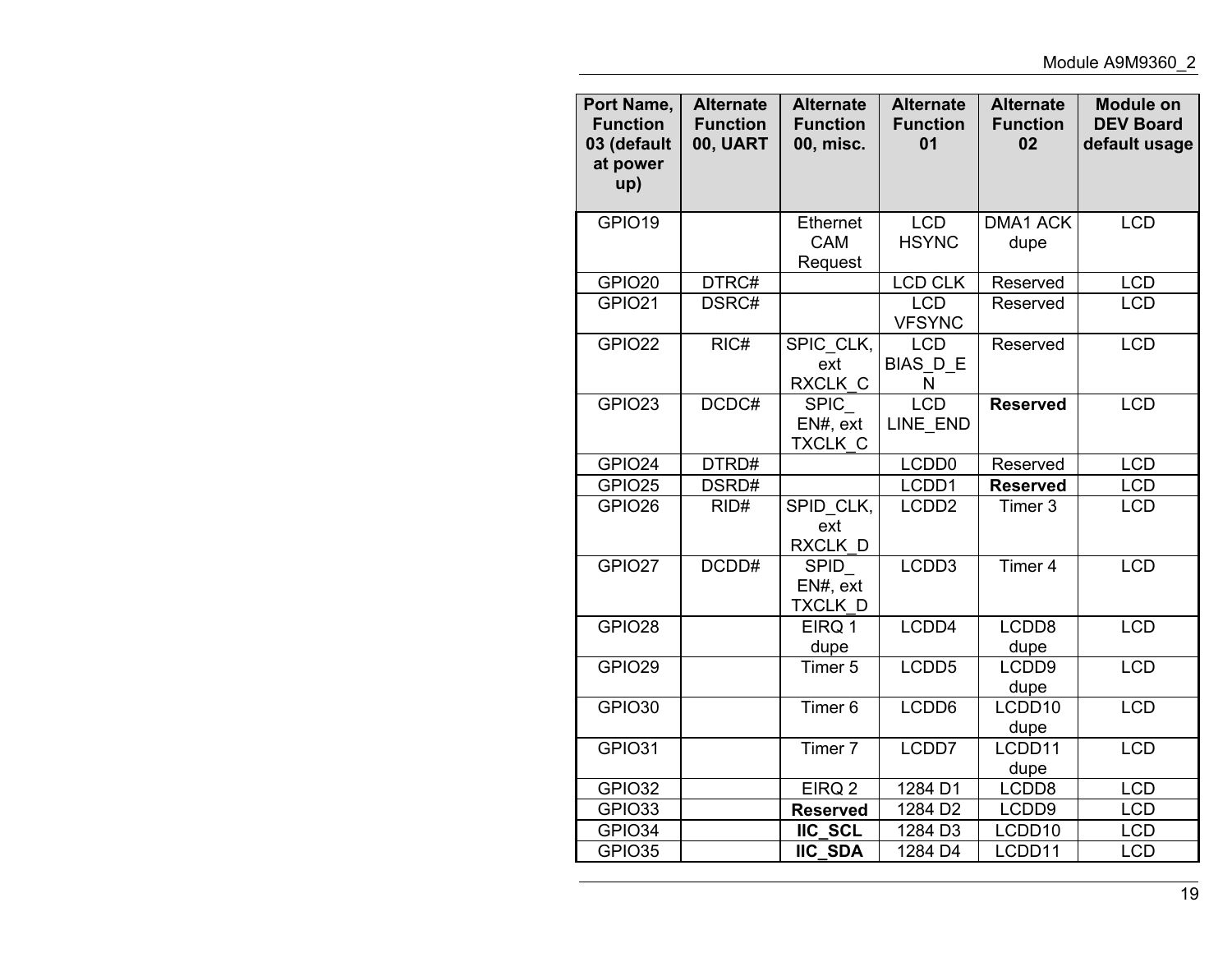| Port Name,<br><b>Function</b><br>03 (default<br>at power<br>up) | <b>Alternate</b><br><b>Function</b><br><b>00, UART</b> | <b>Alternate</b><br><b>Function</b><br>00, misc. | <b>Alternate</b><br><b>Function</b><br>01 | <b>Alternate</b><br><b>Function</b><br>02   | <b>Module on</b><br><b>DEV Board</b><br>default usage |
|-----------------------------------------------------------------|--------------------------------------------------------|--------------------------------------------------|-------------------------------------------|---------------------------------------------|-------------------------------------------------------|
| GPIO36                                                          |                                                        | <b>PWM0</b>                                      | 1284 D5                                   | LCDD12                                      | <b>LCD</b>                                            |
| GPIO37                                                          |                                                        | PWM1                                             | 1284 D6                                   | LCDD13                                      | <b>LCD</b>                                            |
| GPIO38                                                          |                                                        | PWM <sub>2</sub>                                 | 1284 D7                                   | LCDD14                                      | <b>LCD</b>                                            |
| GPIO39                                                          |                                                        | PWM3                                             | 1284 D8                                   | LCDD15                                      | <b>LCD</b>                                            |
| GPIO40                                                          | <b>TXDC</b>                                            | SPIC DO                                          | IRQ3                                      | LCDD16                                      | <b>LCD</b>                                            |
| GPIO41                                                          | <b>RXDC</b>                                            | SPIC DI                                          | <b>Reserved</b>                           | LCDD17                                      | <b>LCD</b>                                            |
| GPIO42                                                          | RTSC#                                                  |                                                  | <b>Reserved</b>                           | USB_PHY<br>D+                               | <b>USB_EXTPH</b><br>$Y$ D+                            |
| GPIO43                                                          | CTSC#                                                  |                                                  | 1284<br><b>DIRCON</b>                     | USB_PHY<br>D-                               | <b>USB EXTPH</b><br>Y D-                              |
| GPIO44                                                          | <b>TXDD</b>                                            | SPID DO                                          | 1284<br><b>SELECT</b>                     | <b>USB PHY</b><br><b>TXOUT</b><br><b>EN</b> | <b>USB EXTPH</b><br>Y OE#                             |
| GPIO45                                                          | <b>RXDD</b>                                            | SPID DI                                          | 1284<br><b>STRB</b>                       | <b>USB PHY</b><br><b>RXD</b>                | <b>USB EXTPH</b><br>Y RXD                             |
| GPIO46                                                          | RTSD#                                                  |                                                  | <b>1284 ALFD</b>                          | USB_PHY<br>RXD+                             | GPIO46                                                |
| GPIO47                                                          | CTSD#                                                  |                                                  | <b>1284 INIT</b>                          | <b>USB PHY</b><br><b>RXD-</b>               | GPIO47<br>drives<br>DEBUG-LED                         |
| GPIO48                                                          |                                                        | <b>USB PHY</b><br><b>SUSP</b>                    | 1284<br>P_SEL                             | DMA1<br><b>REQ</b>                          | <b>USB EXTPH</b><br>Y_SUSP                            |
| GPIO49                                                          |                                                        | <b>USB PHY</b><br><b>SPEED</b>                   | 1284<br>P LOG                             | DMA1<br><b>DONE</b>                         | R/B# NAND-<br>Flash (GPIO)<br>control on<br>module    |
| <b>GPIO50</b>                                                   |                                                        | <b>MII MDIO</b>                                  | <b>Reserved</b>                           | USB_PHY<br>D+ dupe                          | <b>MII MDIO</b>                                       |
| <b>GPIO51</b>                                                   |                                                        | <b>MII RXDV</b>                                  | <b>Reserved</b>                           | <b>USB PHY</b><br>D- dupe                   | <b>MII RXDV</b>                                       |
| <b>GPIO52</b>                                                   |                                                        | <b>MII RXER</b>                                  | <b>Reserved</b>                           | <b>USB PHY</b><br><b>TXOUT</b>              | <b>MII RXER</b>                                       |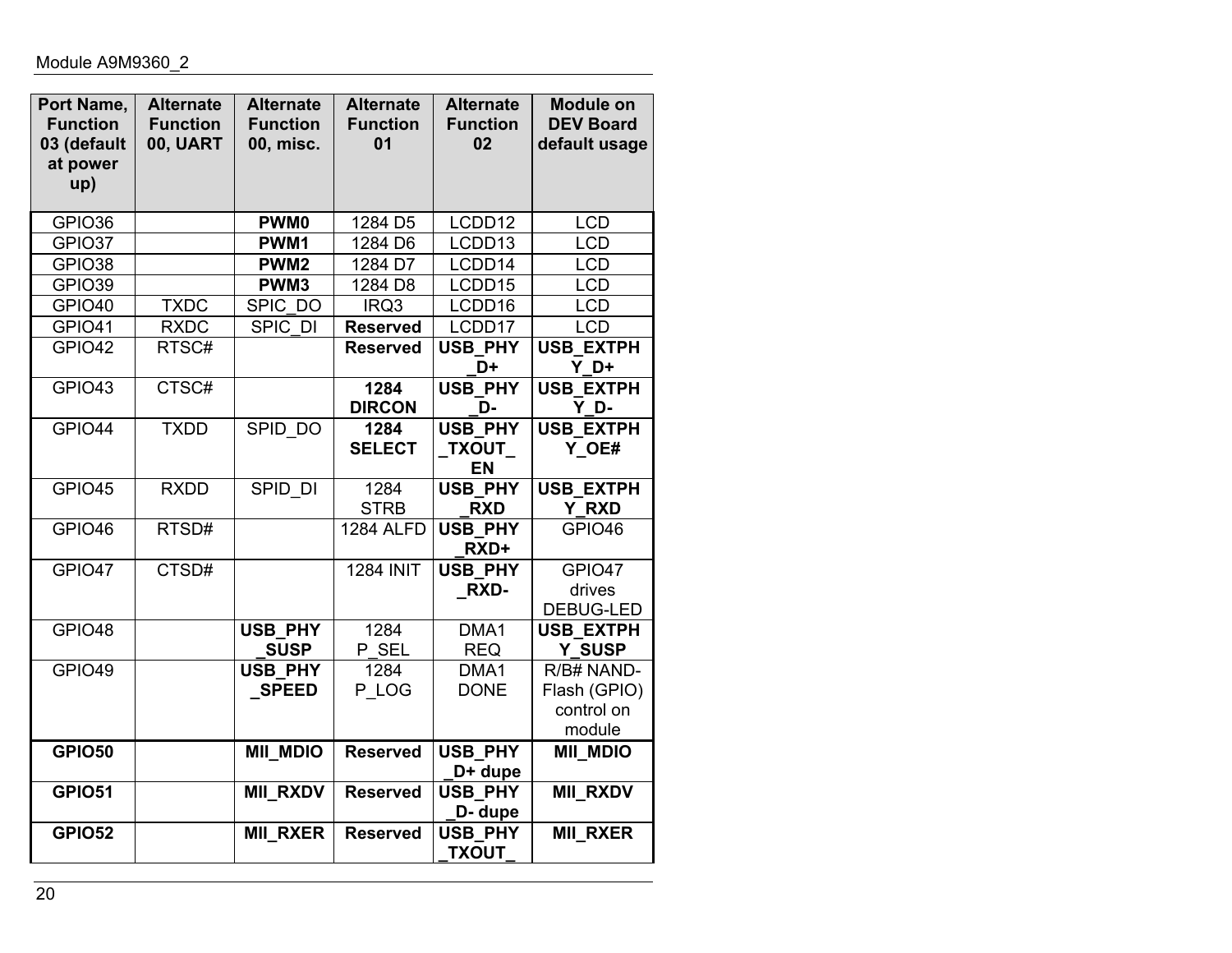| Port Name,<br><b>Function</b><br>03 (default<br>at power<br>up) | <b>Alternate</b><br><b>Function</b><br><b>00, UART</b> | <b>Alternate</b><br><b>Function</b><br>00, misc. | <b>Alternate</b><br><b>Function</b><br>01 | <b>Alternate</b><br><b>Function</b><br>02 | <b>Module on</b><br><b>DEV Board</b><br>default usage |
|-----------------------------------------------------------------|--------------------------------------------------------|--------------------------------------------------|-------------------------------------------|-------------------------------------------|-------------------------------------------------------|
|                                                                 |                                                        |                                                  |                                           | <b>EN</b>                                 |                                                       |
| <b>GPIO53</b>                                                   |                                                        | <b>MIL RXD0</b>                                  | <b>Reserved</b>                           | <b>USB PHY</b><br><b>RXD</b><br>dupe      | MII_RXD0                                              |
| <b>GPIO54</b>                                                   |                                                        | <b>MIL RXD1</b>                                  | <b>Reserved</b>                           | USB_PHY<br><b>SUSP</b><br>dupe            | MII_RXD1                                              |
| <b>GPIO55</b>                                                   |                                                        | <b>MII RXD2</b>                                  | <b>Reserved</b>                           | <b>USB PHY</b><br><b>SPEED</b><br>dupe    | <b>MIL RXD2</b>                                       |
| <b>GPIO56</b>                                                   |                                                        | <b>MII RXD3</b>                                  | <b>Reserved</b>                           | USB_PHY<br>RXD+<br>dupe                   | <b>MII RXD3</b>                                       |
| <b>GPIO57</b>                                                   |                                                        | <b>MII TXEN</b>                                  | <b>Reserved</b>                           | <b>USB PHY</b><br><b>RXD-</b><br>dupe     | <b>MII TXEN</b>                                       |
| <b>GPIO58</b>                                                   |                                                        | <b>MII TXER</b>                                  | <b>Reserved</b>                           | <b>Reserved</b>                           | <b>MII TXER</b>                                       |
| <b>GPIO59</b>                                                   |                                                        | <b>MII TXD0</b>                                  | <b>Reserved</b>                           | <b>Reserved</b>                           | <b>MII TXD0</b>                                       |
| <b>GPIO60</b>                                                   |                                                        | <b>MII TXD1</b>                                  | <b>Reserved</b>                           | <b>Reserved</b>                           | <b>MII TXD1</b>                                       |
| <b>GPIO61</b>                                                   |                                                        | <b>MII TXD2</b>                                  | <b>Reserved</b>                           | <b>Reserved</b>                           | <b>MII_TXD2</b>                                       |
| <b>GPIO62</b>                                                   |                                                        | <b>MII_TXD3</b>                                  | <b>Reserved</b>                           | <b>Reserved</b>                           | <b>MII TXD3</b>                                       |
| <b>GPIO63</b>                                                   |                                                        | <b>MIL COL</b>                                   | <b>Reserved</b>                           | <b>Reserved</b>                           | MII_COL                                               |
| <b>GPIO64</b>                                                   |                                                        | <b>MII CRS</b>                                   | <b>Reserved</b>                           | <b>Reserved</b>                           | <b>MIL CRS</b>                                        |
| <b>GPIO65</b>                                                   |                                                        | MII PHY I<br><b>NT</b>                           | <b>Reserved</b>                           | <b>Reserved</b>                           | <b>MII_MDINT#</b>                                     |
| <b>GPIO66</b>                                                   |                                                        | A22                                              | <b>Reserved</b>                           | <b>Reserved</b>                           | A22                                                   |
| <b>GPIO67</b>                                                   |                                                        | A23                                              | <b>Reserved</b>                           | <b>Reserved</b>                           | A23                                                   |
| <b>GPIO68</b>                                                   |                                                        | A24                                              | MCKE 0                                    | IRQ0 dupe                                 | A24                                                   |
| <b>GPIO69</b>                                                   |                                                        | A25                                              | MCKE 1                                    | IRQ1 dupe                                 | A25                                                   |
| <b>GPIO70</b>                                                   |                                                        | A26                                              | MCKE <sub>2</sub>                         | <b>IIC SCL</b><br>dupe                    | <b>IIC SCL</b>                                        |
| <b>GPIO71</b>                                                   |                                                        | A27                                              | MCKE <sub>3</sub>                         | <b>IIC SDA</b>                            | <b>IIC SDA</b>                                        |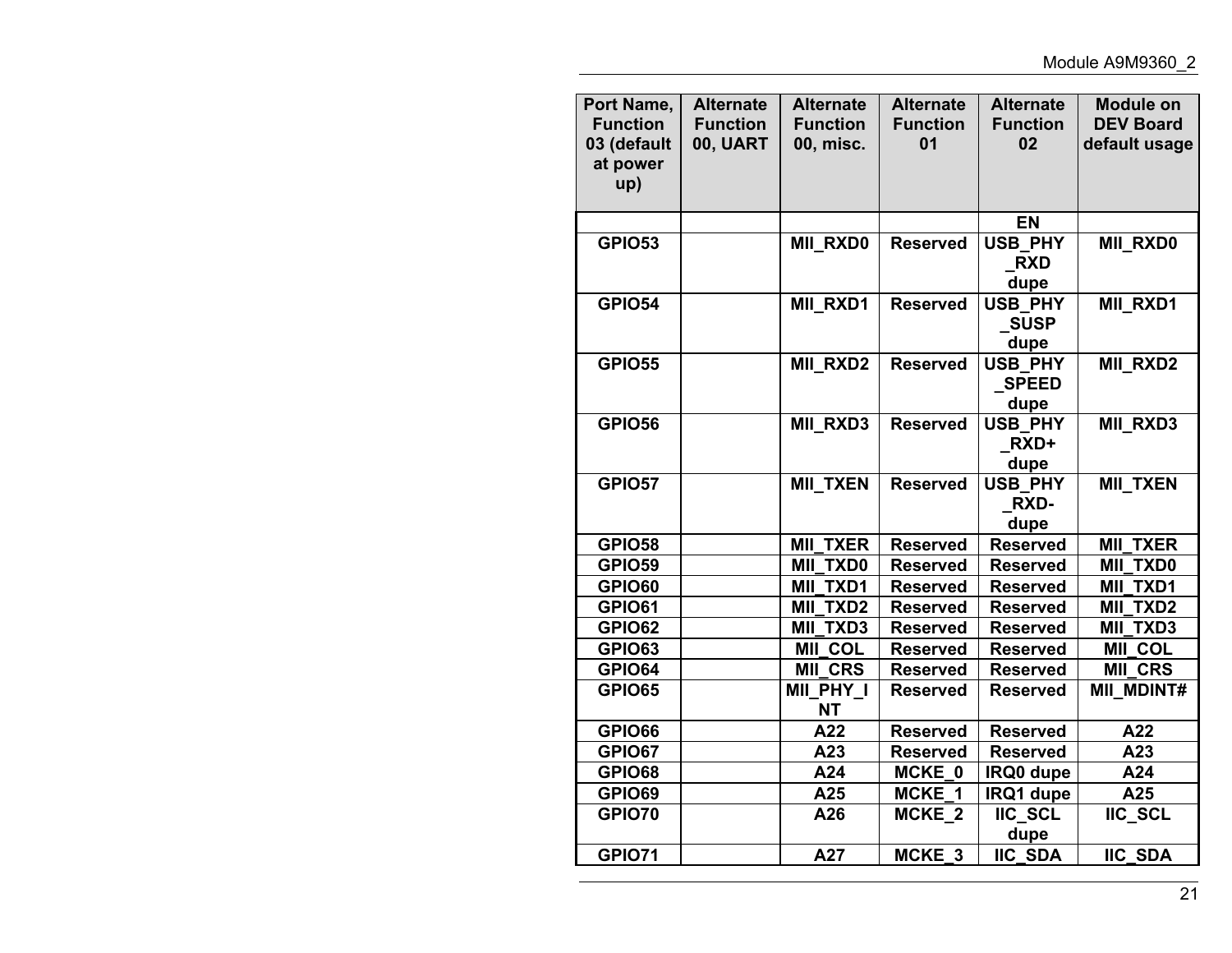| Port Name,<br><b>Function</b><br>03 (default<br>at power<br>up) | <b>Alternate</b><br><b>Function</b><br><b>00, UART</b> | <b>Alternate</b><br><b>Function</b><br>00, misc. | <b>Alternate</b><br><b>Function</b><br>01 | <b>Alternate</b><br><b>Function</b><br>02 | <b>Module on</b><br><b>DEV Board</b><br>default usage |
|-----------------------------------------------------------------|--------------------------------------------------------|--------------------------------------------------|-------------------------------------------|-------------------------------------------|-------------------------------------------------------|
|                                                                 |                                                        |                                                  |                                           | dupe                                      |                                                       |
| <b>GPIO72</b>                                                   |                                                        | TA STB                                           | <b>Reserved</b>                           | <b>Reserved</b>                           | ext WAIT                                              |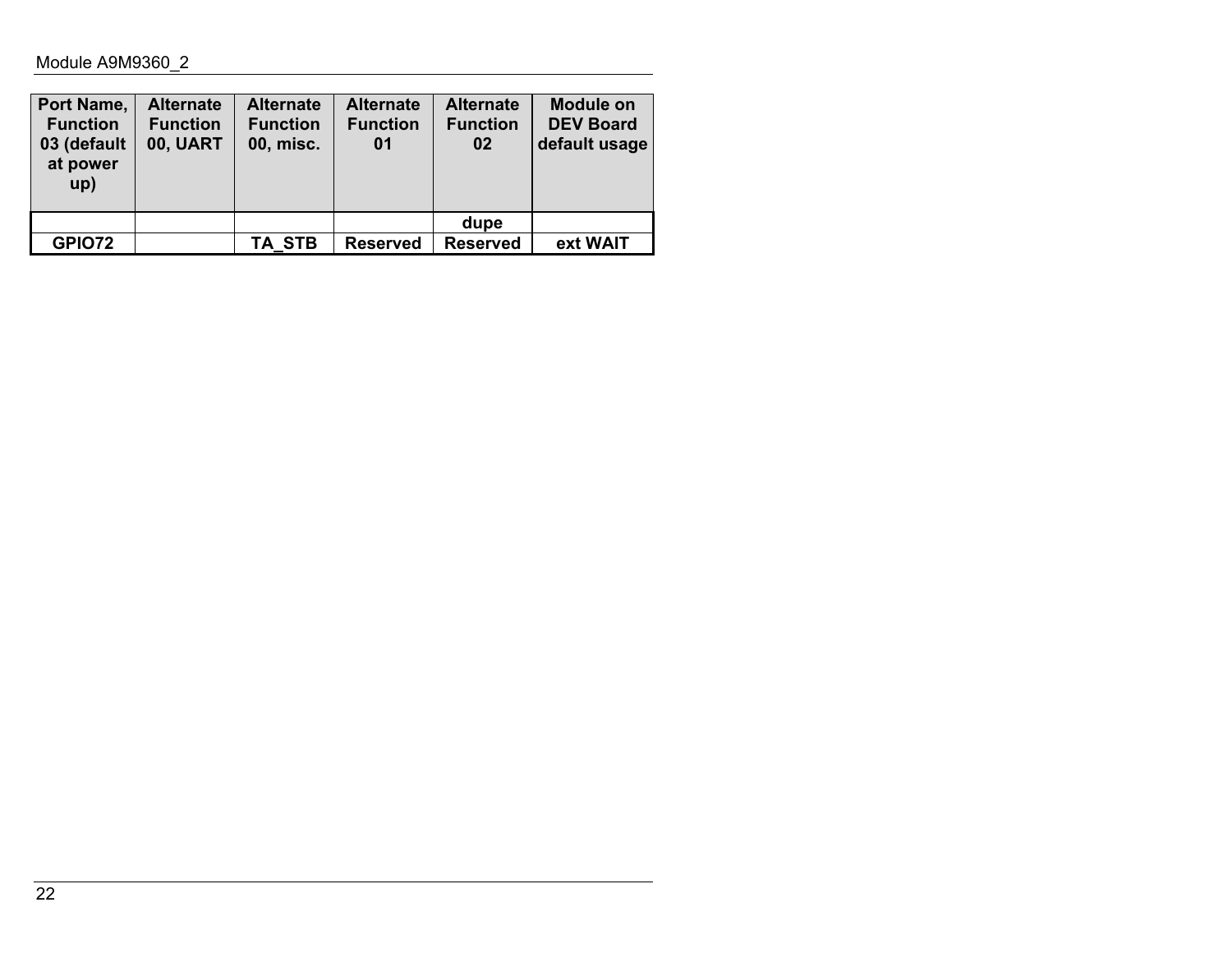#### **3.13. External Interrupts**

4 external interrupts are multiplexed with other functions on the GPIO pins. Every interrupt is routed to two or three different GPIOs to increase the chance of using them without giving up another vital function.

| External<br>Interr. | 1 <sup>st</sup> Pos. | other functions 1 <sup>st</sup> Pos.                          | $\overline{2^{nd}}$ Pos.<br>(dupe) | 2 <sub>nd</sub><br>functions<br>other<br>Pos.                   |
|---------------------|----------------------|---------------------------------------------------------------|------------------------------------|-----------------------------------------------------------------|
| EIRQ0               | GPIO1                | RXDB, SPIBoot DI +<br>DMA0 REQ<br>SPIB DI.<br>dupe            | GPIO <sub>13</sub>                 | DSRA#, PWM2 dupe,<br>used on module for<br><b>RTC</b> interrupt |
| EIRQ1               | GPIO7                | DCDB#, SPIBoot CE# GPIO28<br>SPIB CE#,<br>and<br>DMA0ACK dupe |                                    | LCD <sub>1</sub><br>LCD D8<br>dupe                              |
| EIRQ <sub>2</sub>   | GPIO32               | LCDD8, 1284 D0                                                | GPIO11                             | CTSA#, Timer0 dupe                                              |
| EIRQ3               | GPIO <sub>40</sub>   | TXDC,<br>SPIC DO, GPIO18<br>LCDD16                            |                                    | LCD PWREN,<br>ETH CAMREJ                                        |

EIRQ0 and EIRQ1 have a third position on the NS9360:

EIRQ0 dupe: GPIO68, also A24

EIRQ1 dupe: GPIO69, also A25

Both address lines are routed to the modules connectors. If not used on the baseboard or application, the interrupts are available by changing the GPIO configuration

#### **3.14. 10/100Mbps Ethernet Port**

The 10/100Mbps Ethernet port of the NS9360 allows a glueless connection of a 3.3V MII or RMII PHY chip that generates the physical Ethernet signals.

The module has a MII PHY chip LXT972 in a LQFP-64 case on board. No transformer or Ethernet connector is on the module, these parts have to be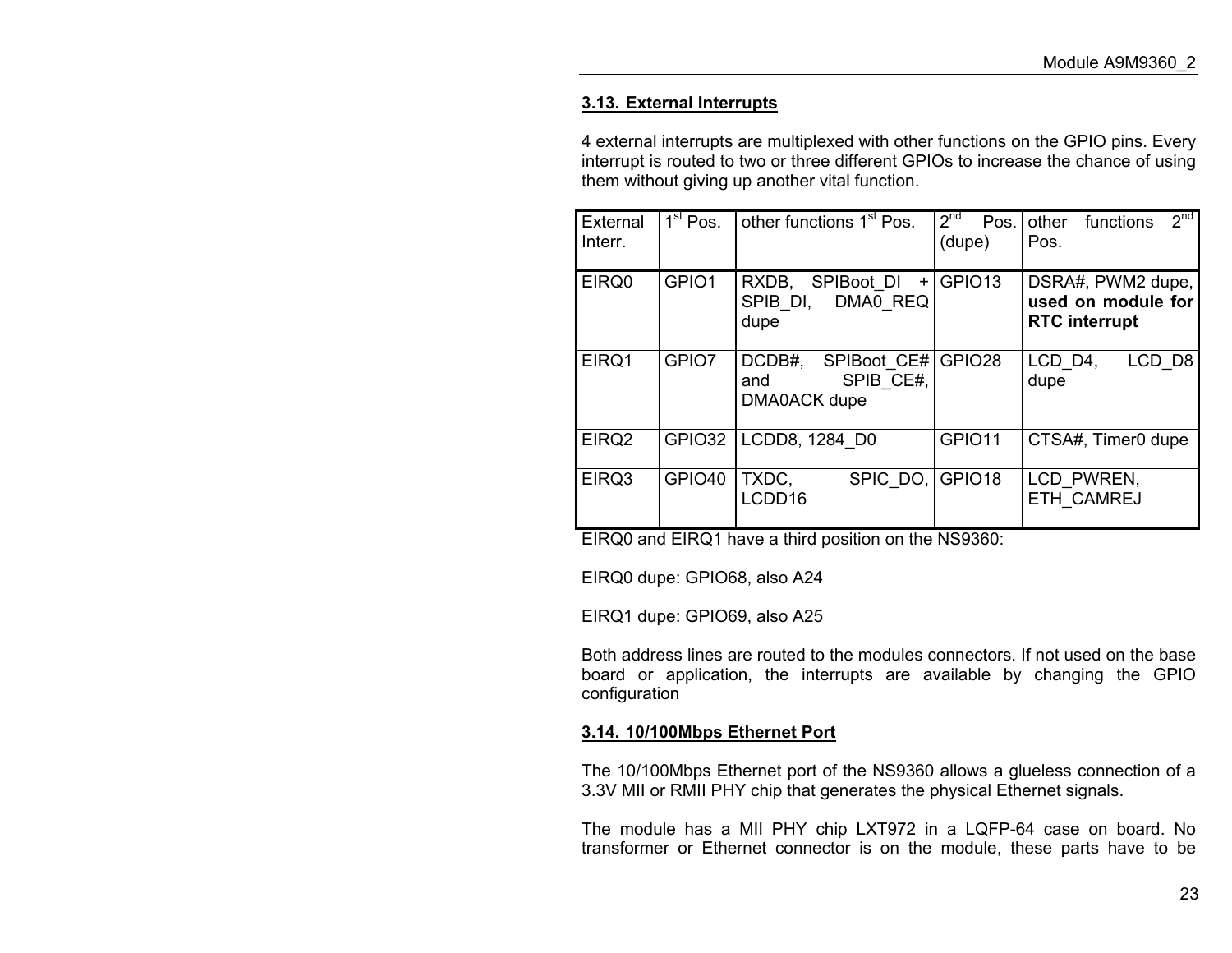provided by the base board. PHY clock of 25MHz is generated in the PHY chip with a 25MHz crystal.

#### **3.15. USB 2.0 full and low speed Host and Device Controller**

The USB section of the NS9360 CPU provides USB signals for a host and device channel. All external configuration for a USB host and/or a USB device interface has to be made on the base board. 48MHz USB clock is generated on the CPU with a 48MHz crystal in fundamental configuration.

The internal USB PHY in the NS9360 CPU can be used for the USB host ordevice channel (USB\_INTPHY\_DP, USB\_INTPHY\_DN).These signals are **not** 5V tolerant and have to be protected on the base board. A  $2^{nd}$  independant USB device channel is provided, when an external unidirectional or bidirectional PHY is connected to the USB device control signals GPIO42..45, 48. In this case the internal PHY has to be used in host mode.

#### **3.16. UART Channels**

Up to 4 UART channels with all handshake signals are provided (channels A=GPIO8..15, B=GPIO0..7, C=GPIO20..23 & GPIO40..43, D=GPIO24..27 & GPIO44..47). They can be used in asynchronous mode as UART. Baud rates are supported up to 1.8MHz in asynchronous mode.

#### **3.17. SPI Channels**

Four SPI channels are provided by the NS9360. Usage in master or slave mode is possible. SPI channel B (GPIO0,1,6,7) is connected to the serial 8Kx8 SPI EEPROM containing the boot program and the initial SDRAM parameters for booting via SPI when RESET# is asserted. External usage of this channel after boot at runtime is provided with additional hardware. The other SPI channels can be used free if not used in UART or LCD or USB mode or blocked by other GPIO usage.

#### **3.18. Usage UART and SPI on A9M9360 Module**

ARM9 modules have 2 serial ports A, B wired with at least TXD, RXD, RTS# and CTS# as common port lines.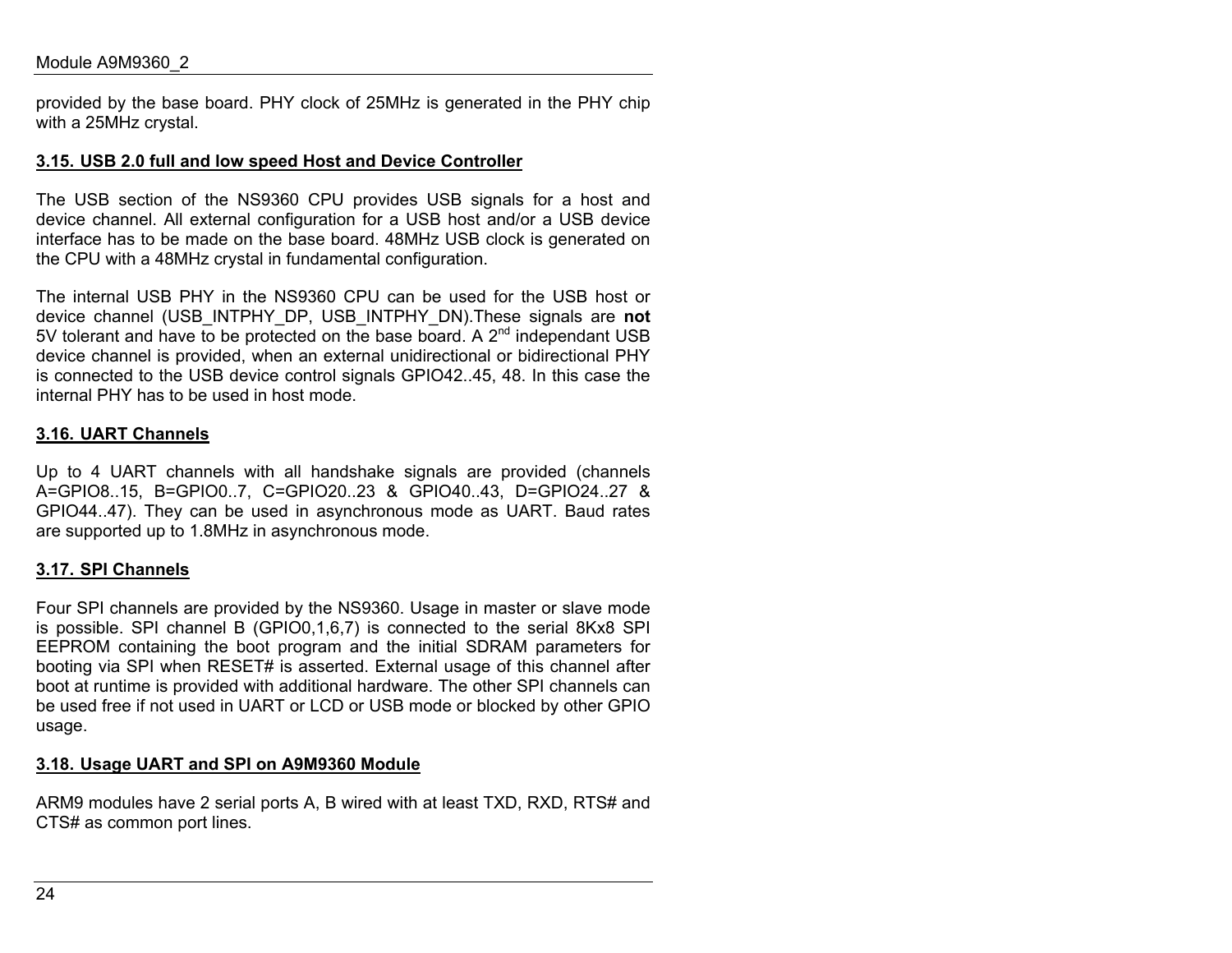The NS9360 chip allows only the usage of UART channels A,B for UART and/or SPI function, if the LCD function is used too. If all signals of the LCD function realised on the module are used, channel C for UART and/or SPI function is blocked. Usage USB with external PHY needs GPIOs providing SPI channel D.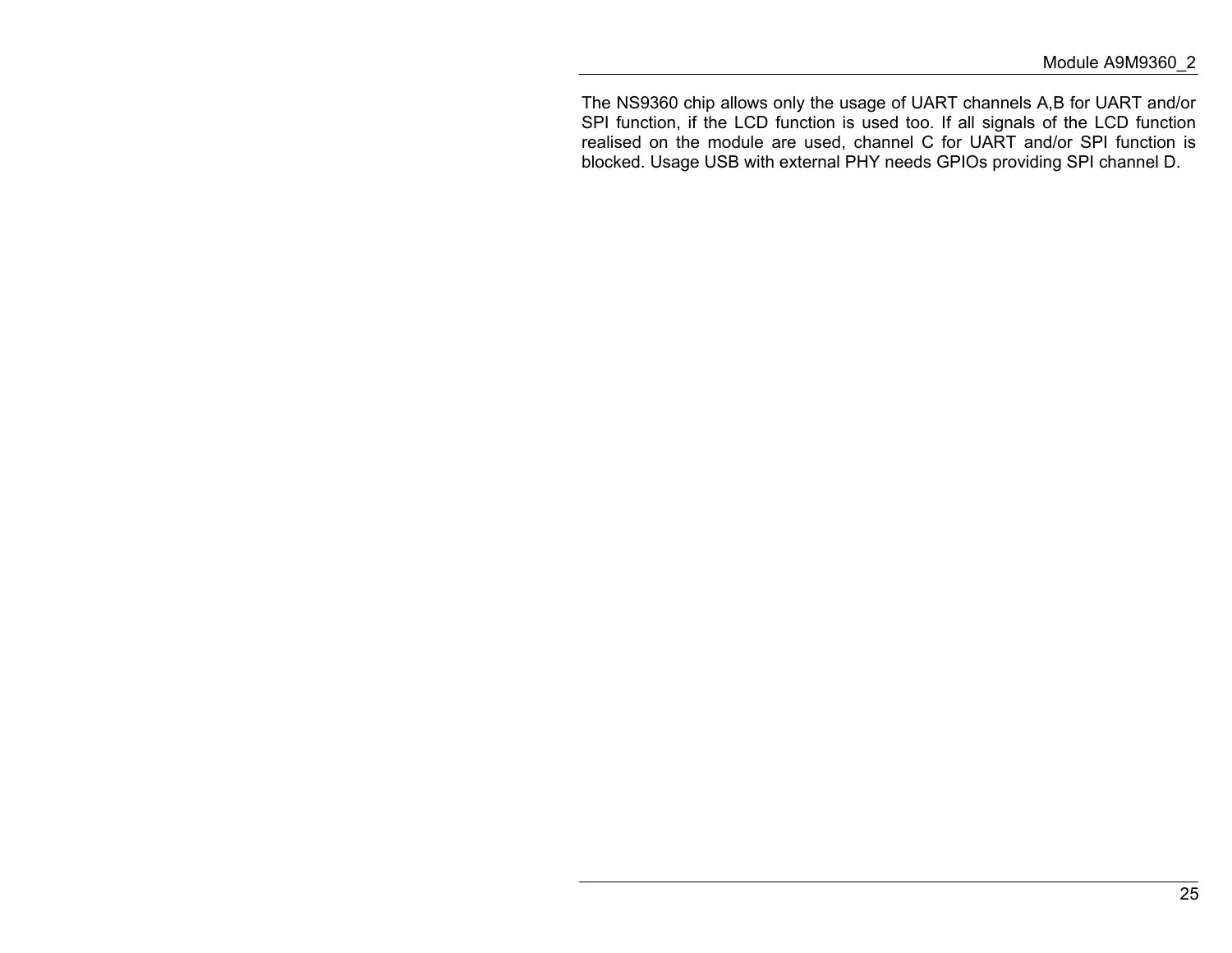# **3.19. Baudrate Table**

Baud rate generators in the NS9360 have different clock sources selectable:

- 1. X1\_SYS\_OSC/M. It is the frequency of the input crystal divided by M. M depends on the multiplier settings PLL\_ND of the PLL.  $M = 2$  at PLL\_ND >= 8 decimal (14.7456MHz with 29.4912MHz quartz), unusable for PLL\_ND < 8 (baud clock instable and/or wrong frequency at CPU speeds < 58.9824MHz). Cannot be used with PLL bypassed.
- 2. BCLK. For 176,9472MHz CPU clock is BCLK = AHBCLK/2 = 44,2368MHz. Only internal source when PLL bypassed.
- 3. External receive clock from GPIO6, 14, 22, 26 pins.
- 4. External transmit clock from GPIO7, 15, 23, 27 pins.

Count values vs. Baud Rate Clock:

| <b>Baud Rate</b> | N, X1_SYS/2<br>14.745600MH<br>z, $(Error)$ [%] | $N$ , BCLK =<br>44,236800MHz,<br>(Error) [%] | $N$ , BCLK =<br>38,707200MHz,<br>(Error) [%] | $N$ , BCLK =<br>25,804800MHz,<br>(Error) [%] |
|------------------|------------------------------------------------|----------------------------------------------|----------------------------------------------|----------------------------------------------|
| 75               | $12287, (-)$                                   |                                              | $32255, (-)$                                 | $21503, (-)$                                 |
| 150              | $6143, (-)$                                    | $18431, (-)$                                 | $16127, (-)$                                 | $10751, (-)$                                 |
| 300              | $3071, (-)$                                    | $9215, (-)$                                  | $8063, (-)$                                  | $5375, (-)$                                  |
| 600              | 1535,<br>$(-)$                                 | $4607, (-)$                                  | $4031, (-)$                                  | $2687, (-)$                                  |
| 1200             | 767, (-)                                       | $2303, (-)$                                  | $2015, (-)$                                  | $1343, (-)$                                  |
| 2400             | $383, (-)$                                     | $1151, (-)$                                  | $1007, (-)$                                  | $671, (-)$                                   |
| 4800             | 191,<br>$(-)$                                  | $575, (-)$                                   | $503, (-)$                                   | $335, (-)$                                   |
| 7200             | 127,<br>$\overline{a}$                         | $383, (-)$                                   | $335, (-)$                                   | 223,                                         |
| 9600             | 95,<br>$\blacksquare$                          | $287, (-)$                                   | $251, (-)$                                   | 167,<br>$(-)$                                |
| 14400            | $63, (-)$                                      | $191, (-)$                                   | $167, (-)$                                   | 111,                                         |
| 19200            | 47.<br>$\blacksquare$                          | $143, (-)$                                   | $125, (-)$                                   | $83, (-)$                                    |
| 28800            | 31                                             | $95, (-)$                                    | $83, (-)$                                    | $55, (-)$                                    |
| 38400            | 23,<br>$(-)$                                   | $71, (-)$                                    | $62, (-)$                                    | $41, (-)$                                    |
| 57600            | 15, $(-)$                                      | $47, (-)$                                    | 41,<br>н,                                    | 27,                                          |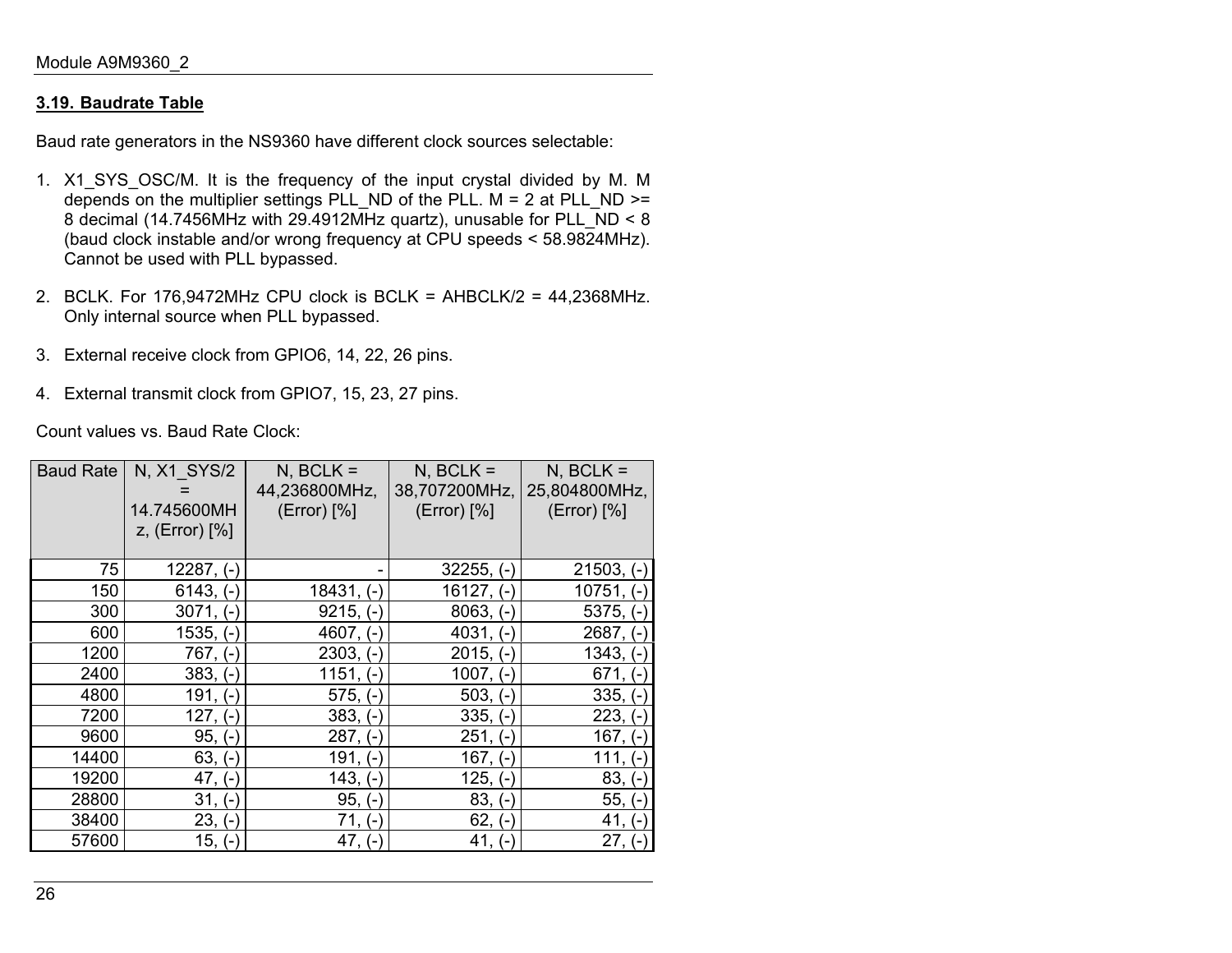| Baud Rate | N, X1 SYS/2<br>14.745600MH<br>$z$ , (Error) $[%]$ | $N$ , BCLK =<br>44,236800MHz,<br>(Error) [%] | $N$ , BCLK =<br>38,707200MHz,<br>(Error) [%] | $N$ , BCLK =<br>25,804800MHz,<br>(Error) [%] |
|-----------|---------------------------------------------------|----------------------------------------------|----------------------------------------------|----------------------------------------------|
| 115200    | 7. (-)                                            | $23, (-)$                                    | $20, (-)$                                    | $13, (-)$                                    |
| 230400    | $3, (-)$                                          | 11, (-)                                      |                                              | 6.                                           |
| 460800    | 1. (-)                                            | $5, (-)$                                     |                                              |                                              |
| 921600    | $0, (-)$                                          | $2, (-)$                                     |                                              |                                              |
| 1843200   |                                                   |                                              |                                              |                                              |

A9M9360 module is using PLL, so modules with 177MHz, 155MHz and 103MHz will use the values from column 1 allowing baud rates from 75..921600Bd.

#### **3.20. I²C Bus**

This bus with the signals IIC\_SCL (GPIO70 and muxed signal A26 lost) and IIC\_SDA (GPIO71 and muxed signal A27 lost) is connected on the module to a serial EEPROM with I<sup>2</sup>C interface on device address 0xA0, 0xA1. Device address 0xD0, 0xD1 connects to an RTC on board. All other addresses can be used externally.

Due to a timing bug in the I²C state machine the maximum clock frequency in slow mode should be 50KHz and 200KHz in fast mode. Otherwise minimumsetup time for the target can be violated (SDA changes after half low time of SCK instead of shortly after falling edge, so setup time for data is 2.5µs @ 100KHz and 612.5ns @ 400KHz).

**Important:** Use only 3.3V devices!

#### **3.21. LCD Controller (STN & TFT)**

An LCD interface for STN or TFT LCD's is provided with up to 18 data lines and 6 control lines. Usage for LCD disables serial ports C, D and most GPIOs.

The module provides the full LCD interface: 18 data lines LCCD0..17 (GPIO24..41) and 6 control lines GPIO18..23.

This interface allows connection of most TFT and STN monchrome and colorLCDs. Details see NS9360 hardware user manual.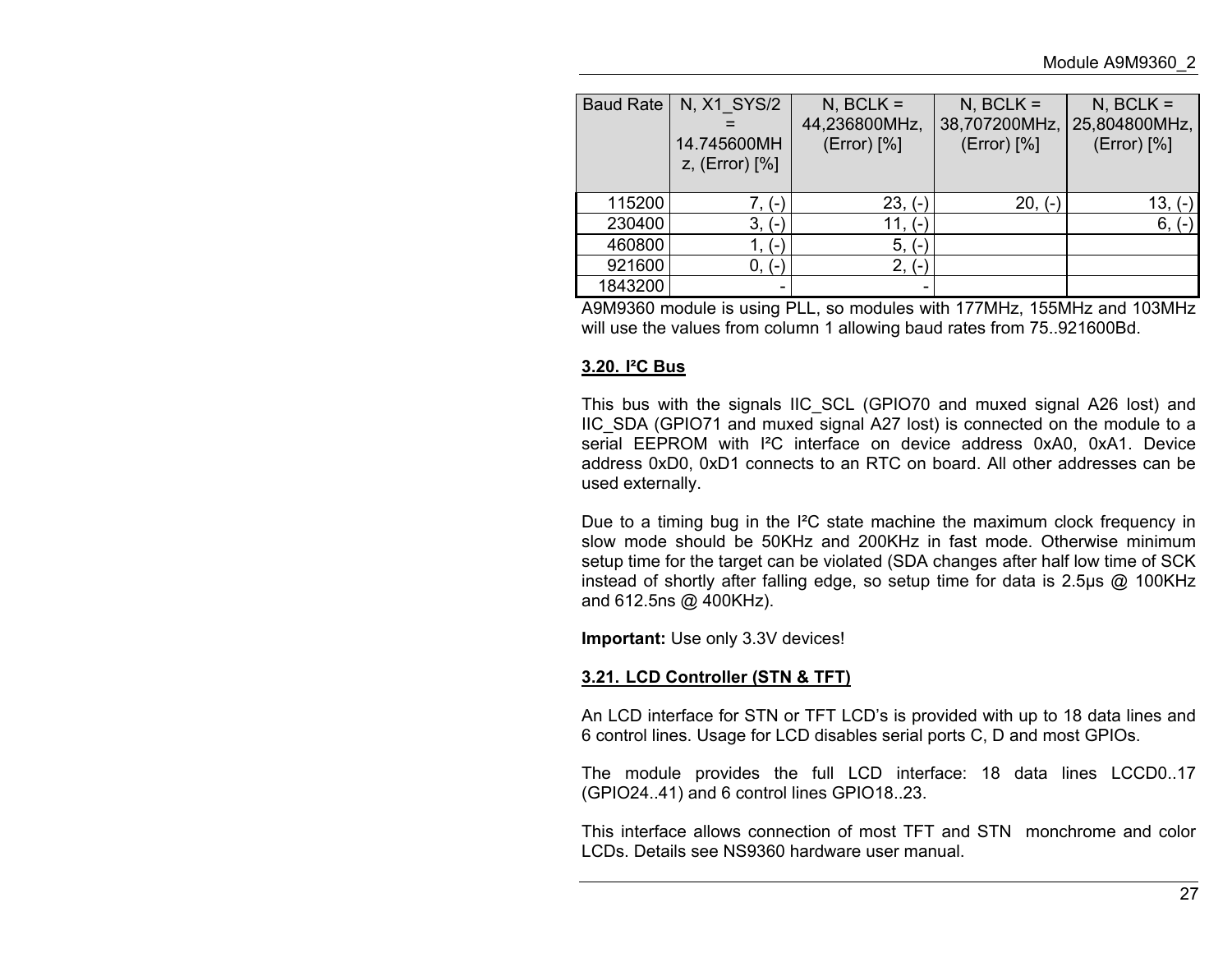#### **3.22. Serial EEPROM for storing Configuration Parameters**

The nonvolatile storage of parameters like MAC address etc. is supported with a serial 8Kx8 EEPROM (24LC64 or similar in TSSOP8 case) connected to the I²C bus at device address 0xA0, 0xA1. Write protect WP and optional address lines A0, A1, A2 are grounded (some manufacturers leave these pins n. c.).

## **3.23. RTC**

An RTC (MAXIM/DALLAS DS1337 in µSOP8 case) on the module is connected to the I²C bus (device address 0xD0, 0xD1). It has its own 32.768KHz clock crystal. Power is taken from  $+3.3V$  when provided, otherwise from  $V_{BAT}$  fed by an external battery. An interrupt line (GPIO13 configured as IRQ0) is connected to the RTC pin AINT# (open drain, default disabled); the connection can be opened by depopulating resistor R2.

#### **3.24. JTAG, Boundary Scan**

NS9360 support JTAG and boundary scan with the signals TCK, TMS, TDI, TDO and TRST#. The signal RTCK is not connected to external.

Selection between normal mode and debug mode is done with the external signal DEBUG EN# (HCONF0). Selection between ARM debug mode and boundary scan mode is done with the signal OCD\_EN# (HCONF2). See table below:

| DEBUG EN#   OCD EN#   Mode |                      | Comments                                                                                     |
|----------------------------|----------------------|----------------------------------------------------------------------------------------------|
|                            | normal               |                                                                                              |
|                            | not recommended      | Boundary Scan possible<br>here too, but TRST# is<br>connected with SRST#,<br>system may hang |
|                            | ARM debug            |                                                                                              |
|                            | <b>Boundary Scan</b> |                                                                                              |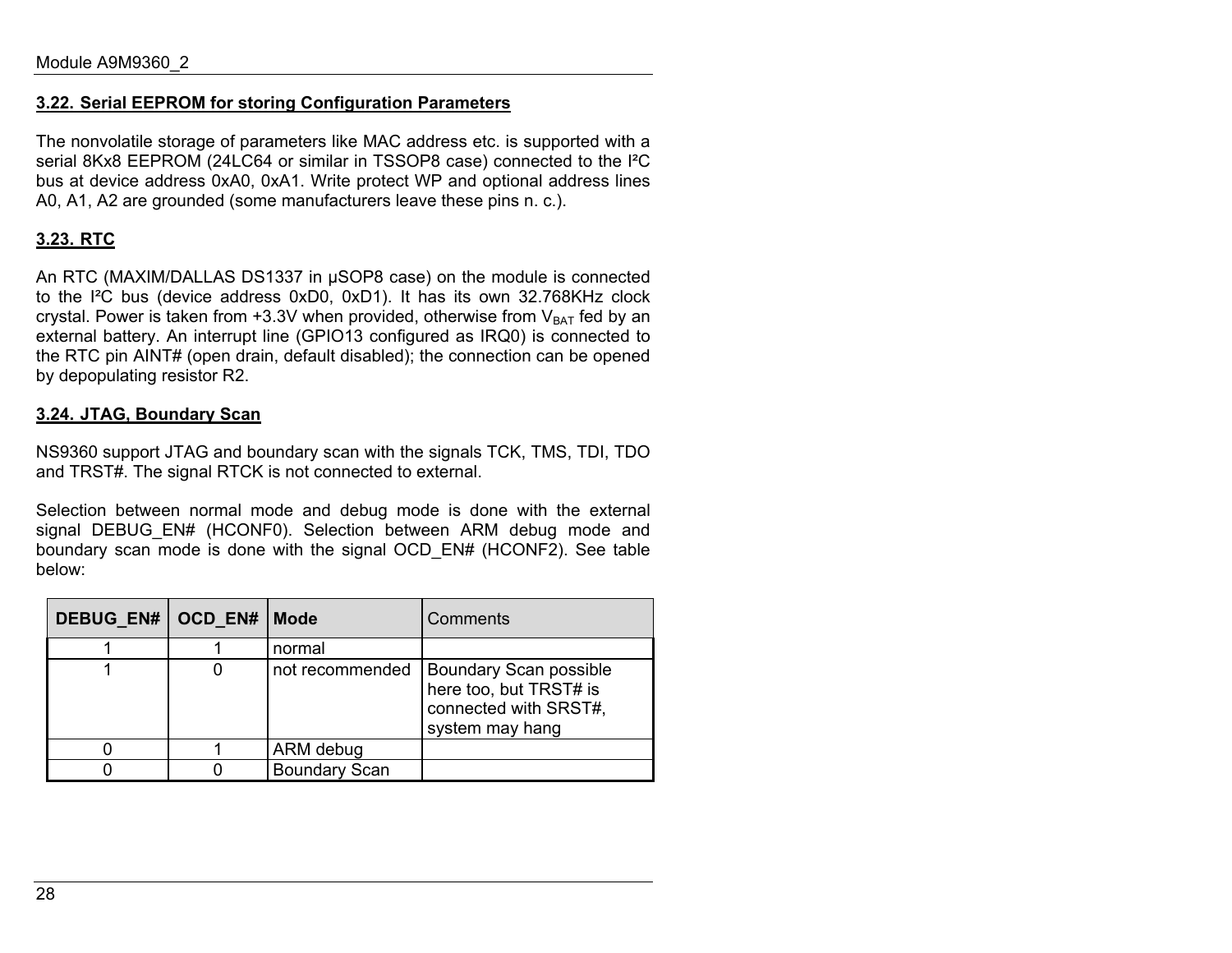#### **3.25. Single 3.3V Power Supply; Power Sequencing**

The module has +3.3V IN and VLIO (3.3V too for A9M9360) supply pins. Internal voltages: 1.5V core voltage with up to 400mA will be converted by a switching regulator from VLIO to keep losses small.

Power-up and power-down behaviour recommended by NetSilicon for the NS9360 (see 9360\_power\_sequencing.doc from NetSilicon) will be ensured by hardware. Due to generation of 1.5V from 3.3V\_IN or VLIO with a step-down switching regulator the core voltage will rise later than the I/O voltage 3.3V\_IN. A FET switch controls the switching of the I/O voltage 3.3V into the module.

**Important: Every base board has to switch its 3.3V supply according to the module. Otherwise power sequencing on the module is influenced by backfeeding the module with 3.3V from the base board. The signal PWREN is provided for this purpose.**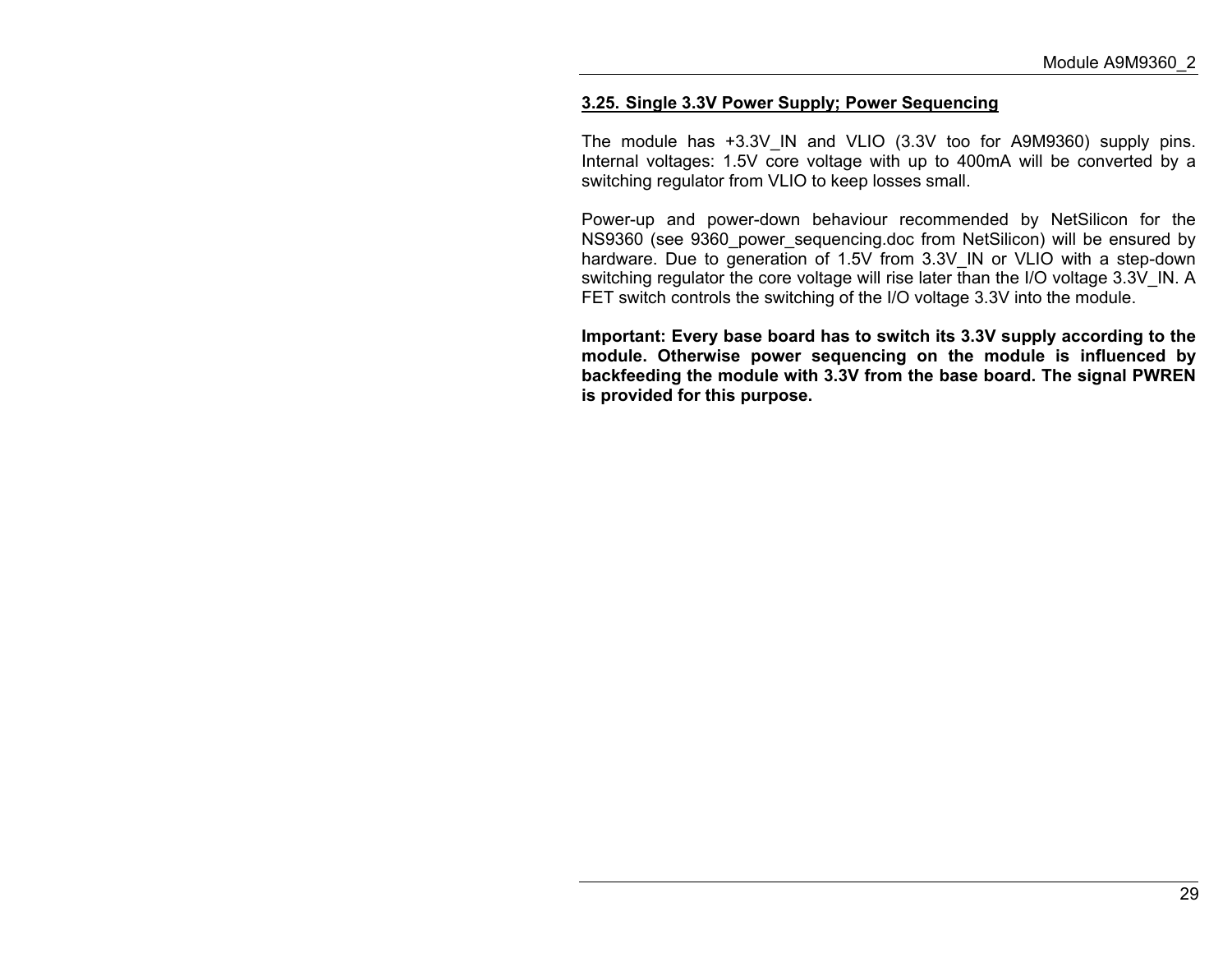# **4. Bootloader**

Every module is delivered with a bootloader (UBOOT) pre-installed in NAND Flash. The bootloader is capable of booting the Operating System from NAND Flash, via a serial port or via Ethernet. Parameters can be passed to the kernel from the bootloader.

# **5. Software**

The ARM926 core in the NS9360 contains an MMU thus allowing Operating Systems such as Linux and Windows CE to be supported. Board Support Packages for Windows CE .net 4.2 and Linux, using kernel 2.6.x, are in development. Other Operating Systems can be supported on request**.**

#### **5.1. Software Hints**

This chapter just lists some problems, which occurred while bringing a NS9360 FORTH into life:

- UARTs: all four channels have their RESET bit set. Reset bits inSCON MRES, other wise system hangs at access to UART registers.
- I2C: Reset bit in SCON\_MRES. Same effect as mentioned for UARTs
- System Memory Chip Select X Memory Mask register: Bit 0 has to be 1, otherwise chip select is blocked. Is undocumented chip select enable, now documented.
- SDRAM bank 1 can be used if initilization is running not from SDRAM bank 0 (see chapter SDRAM).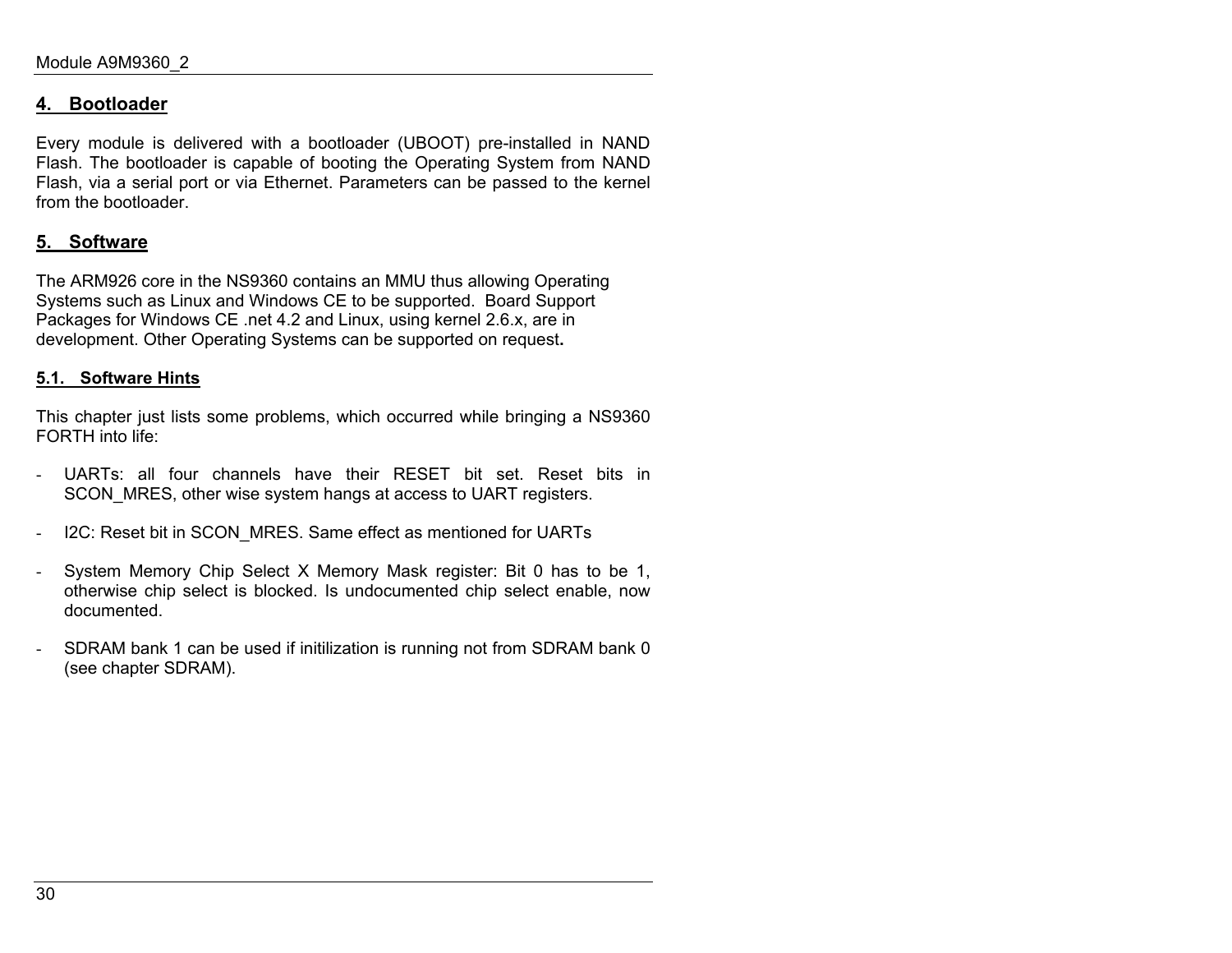# **6. Mechanics**

The module size is defined to 60 x 44mm. Two holes, for M2 screws, catercornered, are provided to enable fixing of the module on the base board.

Two board-to-board connectors are used on the module. Depending on the counterpart on the base board, different distances between module and base board can be realized. The minimum distance is 5mm.

Therefore, the height of the parts mounted on the bottom side of the module should not exceed 2.5mm. The height of the parts mounted at the top side should not exceed 4.1mm.

| Board-to-Board | Module Connector X1, X2 |     |                 |                          | Base Board Connector X1, X2 |                 |                              |
|----------------|-------------------------|-----|-----------------|--------------------------|-----------------------------|-----------------|------------------------------|
| Distance h     | No. of Pins             | Qty | <b>Supplier</b> | Order No.                | No. Of Pins                 | <b>Supplier</b> | Order No.                    |
| $5 \text{ mm}$ |                         |     |                 |                          | 120                         | AMP<br>Berg     | 177984-5<br>61083-<br>121000 |
| 6 mm           | 120                     | 2   | AMP<br>Berg     | 177983-5<br>61082-121000 | 120                         | AMP<br>Berg     | 179029-5<br>61083-<br>122000 |
| $7 \text{ mm}$ |                         |     |                 |                          | 120                         | AMP<br>Berg     | 179030-5<br>61083-<br>123000 |
| 8 mm           |                         |     |                 |                          | 120                         | AMP<br>Berg     | 179031-5<br>61083-<br>124000 |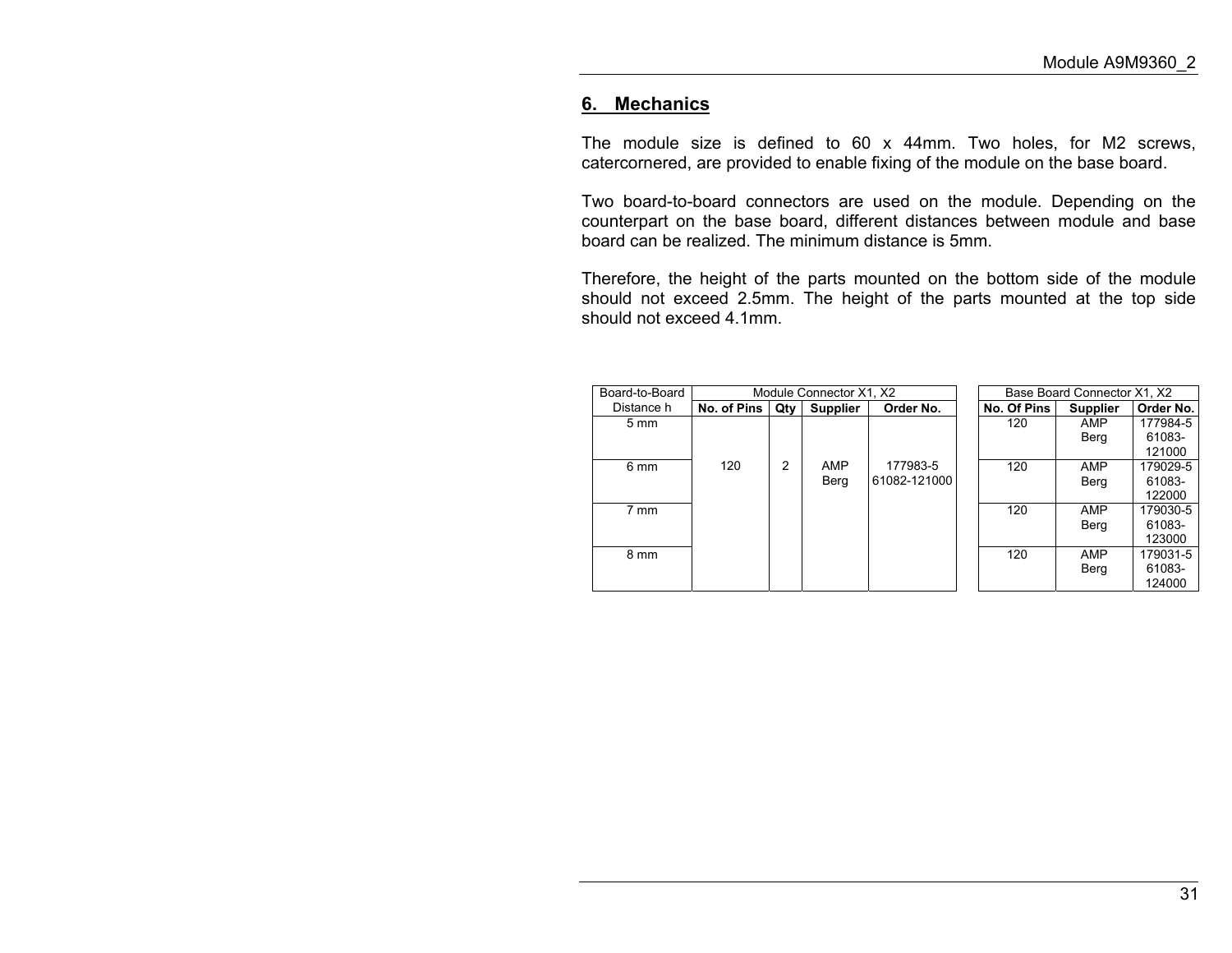**Mechanical Drawing from TOP View:**

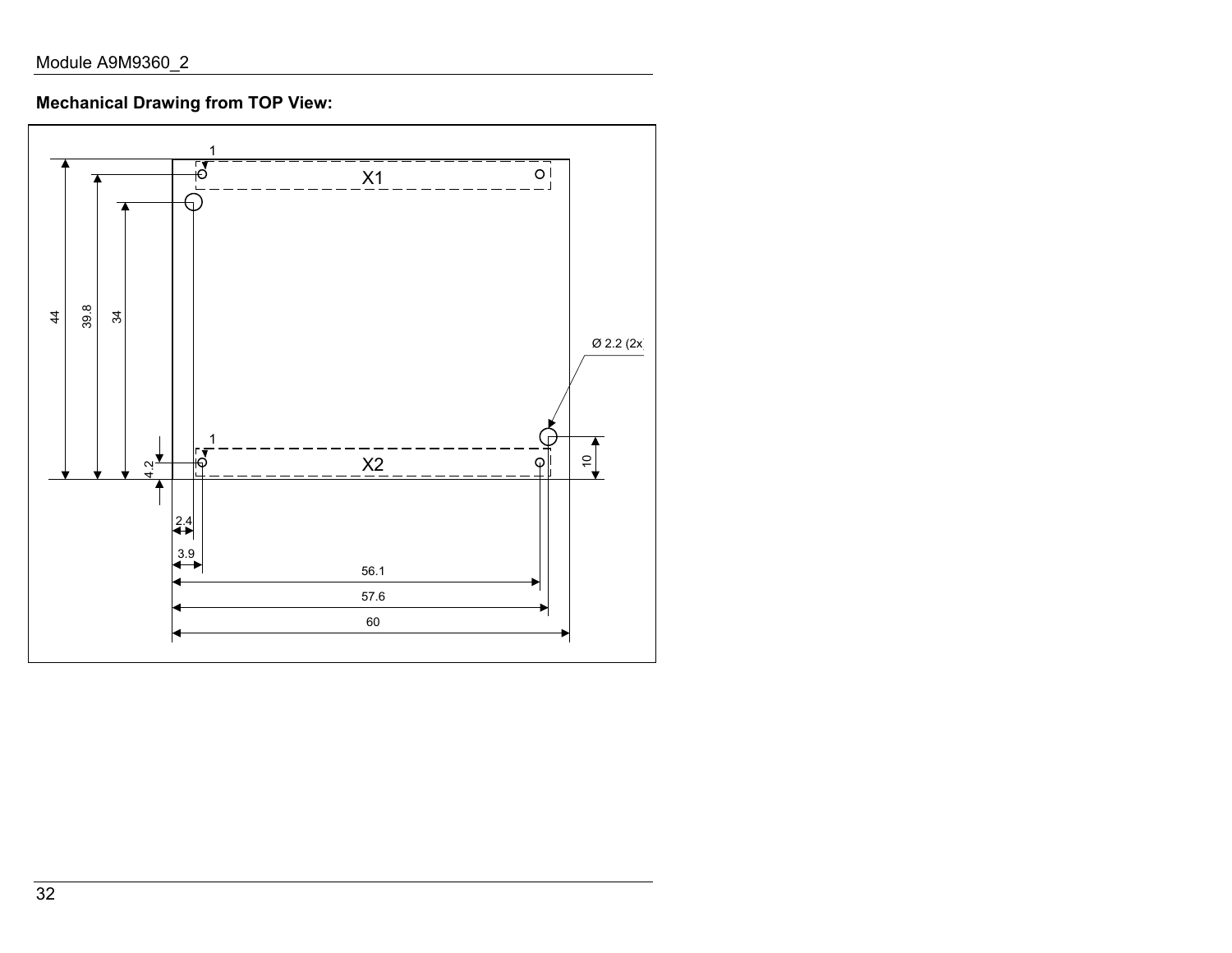#### **Mechanical Drawing from Side View:**



The size of h depends on the board-to-board connectors.

The size between the board-to-board connectors is measured from pad to pad.

#### **6.1. Extended Module**

For further modules in the ModARM9 family, it might be necessary to have some additional hardware placed on the module, which will need more signal lines connected between module and base board than currently available. To meet these future requirements, an extended board was defined, which has two additional board-to-board connectors with 60 pins each.

The size of the extended module is defined as 92 x 44mm. Two holes, for M2 screws, catercornered, are provided to enable fixing of the module on the base board.

| Base Board Connector X3, X4<br>Module Connector X3, X4 |  |
|--------------------------------------------------------|--|
|                                                        |  |
|                                                        |  |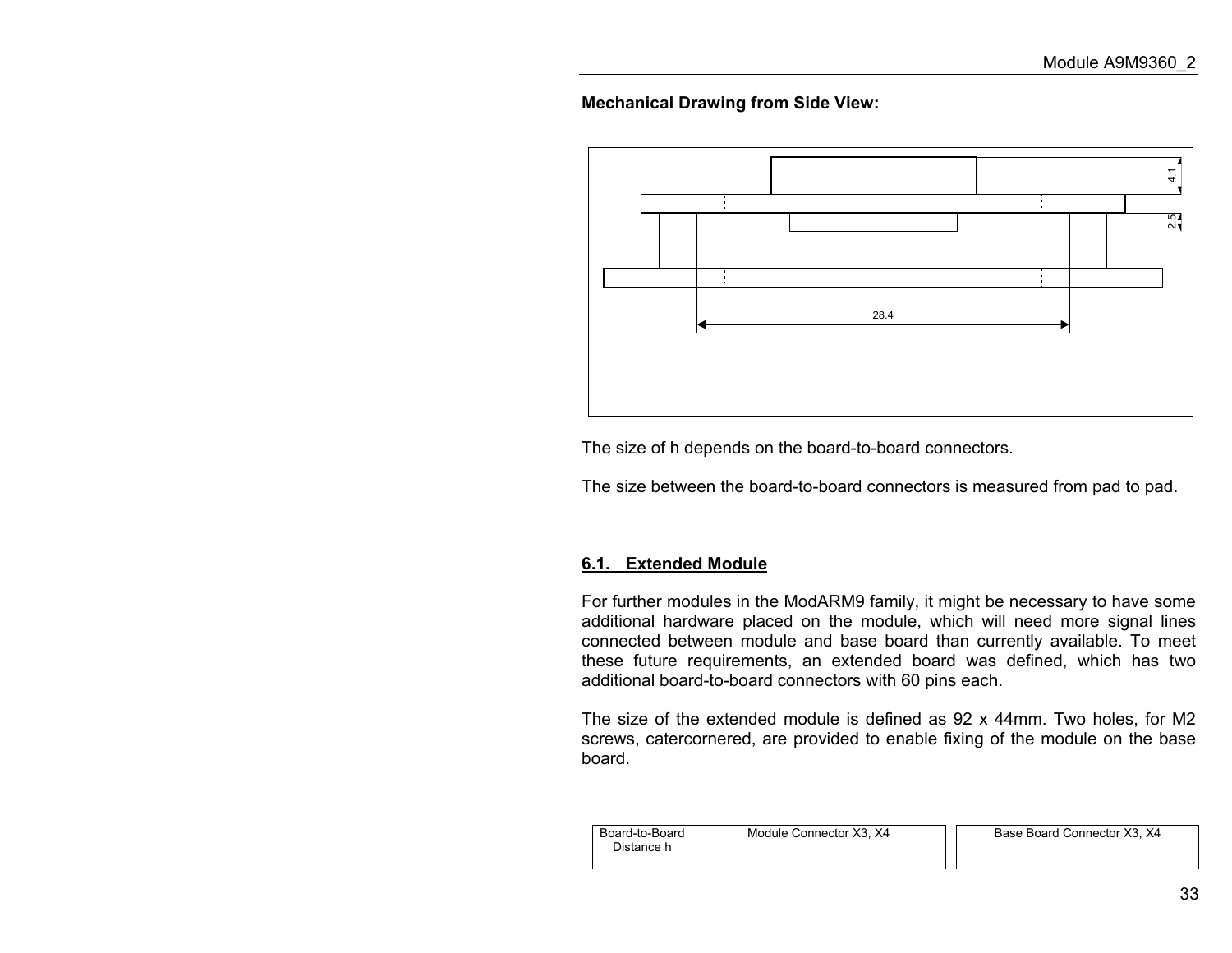|                | No. of Pins Qtv |   | <b>Supplier</b> | Order No.    | No. Of<br><b>Pins</b> | <b>Supplier</b> | Order No.    |
|----------------|-----------------|---|-----------------|--------------|-----------------------|-----------------|--------------|
| $5 \text{ mm}$ |                 |   |                 |              | 60                    | <b>AMP</b>      | 177984-2     |
|                |                 |   |                 |              |                       | Berg            | 61083-061009 |
| 6 mm           |                 |   |                 |              | 60                    | <b>AMP</b>      | 179029-2     |
|                | 60              | 2 | AMP             | 177983-2     |                       | Berg            | 61083-062009 |
| 7 mm           |                 |   | Berg            | 61082-061009 | 60                    | AMP             | 179030-2     |
|                |                 |   |                 |              |                       | Berg            | 61083-063009 |
| 8 mm           |                 |   |                 |              | 60                    | AMP             | 179031-2     |
|                |                 |   |                 |              |                       | Berg            | 61083-064009 |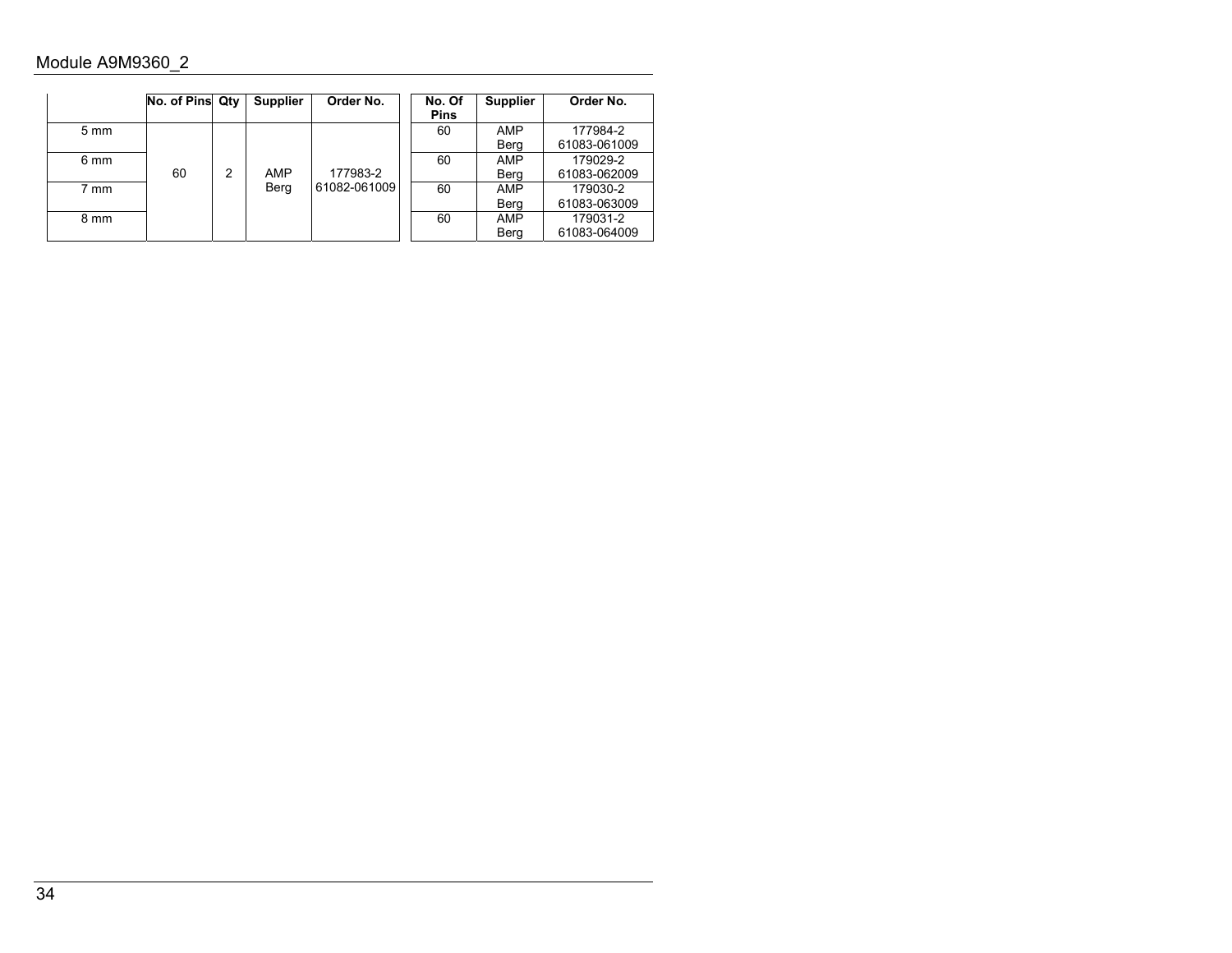# **7. Known Faults and Limitations**

#### **7.1. SDRAM Clocks: Clockout1-3 not switchable**

Only SDM\_CLKOUT0 can be switched off by software. Switching SDM\_CLKOUT1-3 does not work.

CPU fault, can be fixed only by NetSilicon.

Workaround: None; all 4 signals used on module with 2 SDRAM banks equipped.

## **7.2. I2C: Setup Time Data always half low time of Clock**

I2C\_SDA from NS9360 changes after half low time of I2C\_SCL instead of short time after high to low edge of clock as other I2C devices do.

CPU fault, can be fixed only by NetSilicon.

Workaround: Use half clock speed, i. e. 50KHz in slow mode and 200KHz in fast mode.

# **7.3. SPI Boot System needs Hardware Workaround**

The SPI EEPROM boot engine has a fault that prevents sometimes a proper setup of the SDRAM controller. A hardware workaround is necessary that watches via a spare SDRAM chip select the successful initialization of the SDRAM controller (chip select toggling for refresh). Otherwise a  $2<sup>nd</sup>$  reset is necessary which will always result in a proper setup and the system will start. This workaround is implemented in the A9M9360\_2 module.